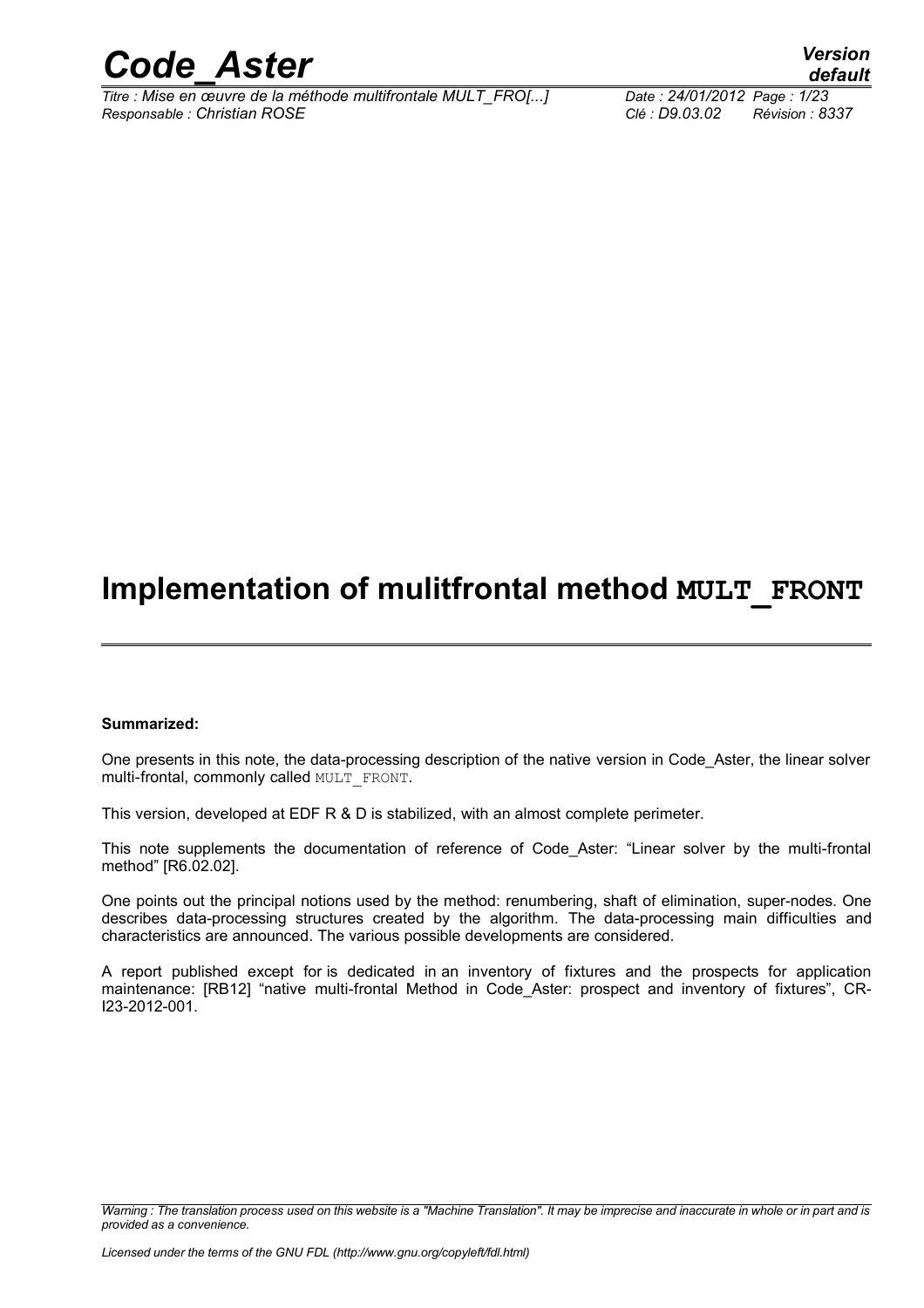*Titre : Mise en œuvre de la méthode multifrontale MULT\_FRO[...] Date : 24/01/2012 Page : 24/01/2012 Page : Christian ROSE Responsable : Christian ROSE Clé : D9.03.02 Révision : 8337*

<span id="page-1-3"></span><span id="page-1-2"></span><span id="page-1-1"></span><span id="page-1-0"></span>

## **Contents**

| Appendix 1 Documentation of reference of the method "Minimum Approximate dismantles" 17 |  |  |
|-----------------------------------------------------------------------------------------|--|--|
|                                                                                         |  |  |

*Warning : The translation process used on this website is a "Machine Translation". It may be imprecise and inaccurate in whole or in part and is provided as a convenience.*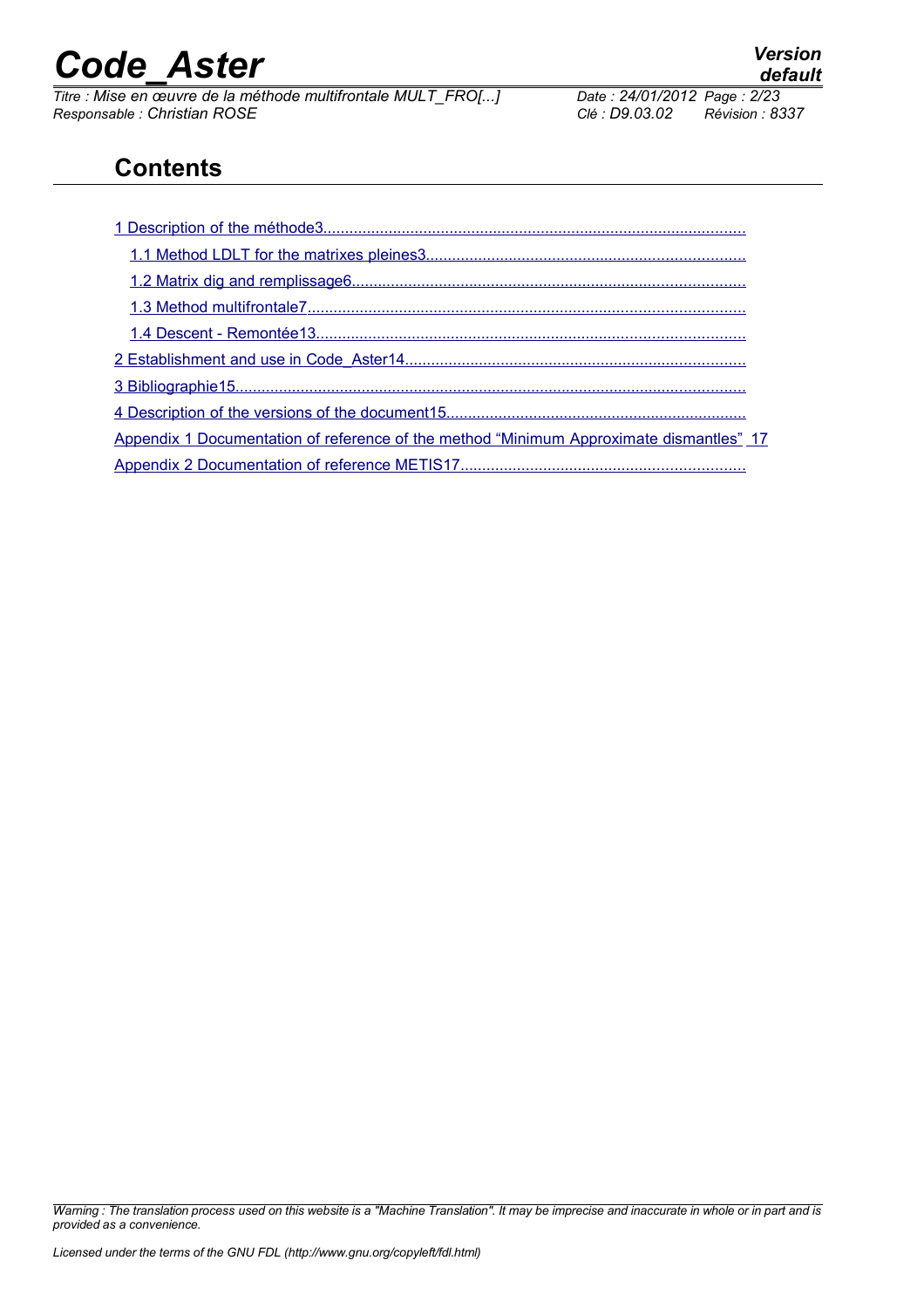*Titre : Mise en œuvre de la méthode multifrontale MULT\_FRO[...] Date : 24/01/2012 Page : 3/23 Responsable : Christian ROSE Clé : D9.03.02 Révision : 8337*

*default*

## <span id="page-2-0"></span>**1 Introduction**

One describes in this note the data-processing implementation of the solver multifrontal, in Code\_Aster. It is intended for the developers of the code and is not a "monopiece" document.

This method was developed in the shape of prototype within group ISA [RO93], and was in 1993 introduced then into *Code\_Aster* in 1994, a form adapted to this code:

•Factorization of a matrix not necessarily in main memory ("out of core"), based on the package JEVEUX.

•Processing of the boundary conditions with Lagrange multipliers.

•One supposed moreover not to need to activate a search for pivot.

Initially, only a sequential version for symmetric real matrix was implemented in *Code\_Aster*.

Thereafter the NON-symmetric and complex versions were introduced.

Complete parallelism was developed in prototype [RO95], it was not retained for the version developed in Code aster. The reasons are the following ones:

•The priority purpose at the time was to optimize the memory requirements in order to treat linear systems of big size. However parallelism requires more memory than the sequential one.

•The parallelism of multi-frontal requires a management of the specific memory parallel to this method, which should have cohabited with the package JEVEUX, intrinsically sequential.

•Parallelism was not either a priority at that time where one had only calculators slightly parallel.

One will find a base theoretical on the method in [DU86], [AS87], [RO93] & [RO95], like in the documentation of reference of *Code\_Aster* : "Linear solver by the Multi-Frontal method", [R6.02.02].

The version double precision REAL\*8 (resp. COMPLEX\*16) is carried out by the call to routine FORTRAN MULFR8 (resp. MLFC16).

Thereafter one will describe in detail the version for symmetric matrix of real variable, of the paragraphs will be devoted to the versions asymmetric and complex. For more details on data structures of Code\_Aster, one will refer to documentations [D4.06.07] (*sd\_ nume\_ddl*) and [D4.06.10] (*sd\_matr\_asse*).

### <span id="page-2-1"></span>**1.1 General principles.**

One wants to replace the factorization of a hollow matrix, by a continuation of factorization of full matrixes. It is the Cartesian principle: to replace a difficult problem by a set of simple problems.

For that one initially has an algorithm of renumbering of the variables of the system. This algorithm (of minimum degree, for example), makes it possible to minimize the order of the full matrixes to factorize, it is the first axis of effectiveness of the method.

Moreover, of this renumbering, one can extract the two following products:

•A shaft of elimination, obtained starting from the "hollow" (sparsity) of the initial matrix and optimum filling resulting from the renumbering. This graph (in the shape of tree structure) provides the order D `elimination of the variables and induces parallelism. (Indeed a node "wires" must be eliminated before a node "father", but all the "wires" of the same "father" can be eliminated independently, i.e. in parallel.) This parallelism is the second axis of effectiveness of the method.

•Notion of super-node. This notion was conceived, initially, to minimize the cost (considerable) of the renumbering. While simplifying, one calls super-node, a set of nodes (within the meaning of the graph theory), having the same neighbors. The tree structure quoted above, in fact is formed by super-nodes whose size increases when one goes up in the tree structure, this increase is an illustration of the filling due to the method of elimination of Gauss. This regrouping has the following interest: one eliminates the variables by group, and not one by one, thus allowing the use of effective methods per block (using BLAS from level 2 or 3, produced matrice\*vector or matrice\*matrice). This work per block is the third axis of effectiveness.

In short, the 3 tension fields of the method are: •A renumbering,

•a shaft of elimination,

*Warning : The translation process used on this website is a "Machine Translation". It may be imprecise and inaccurate in whole or in part and is provided as a convenience.*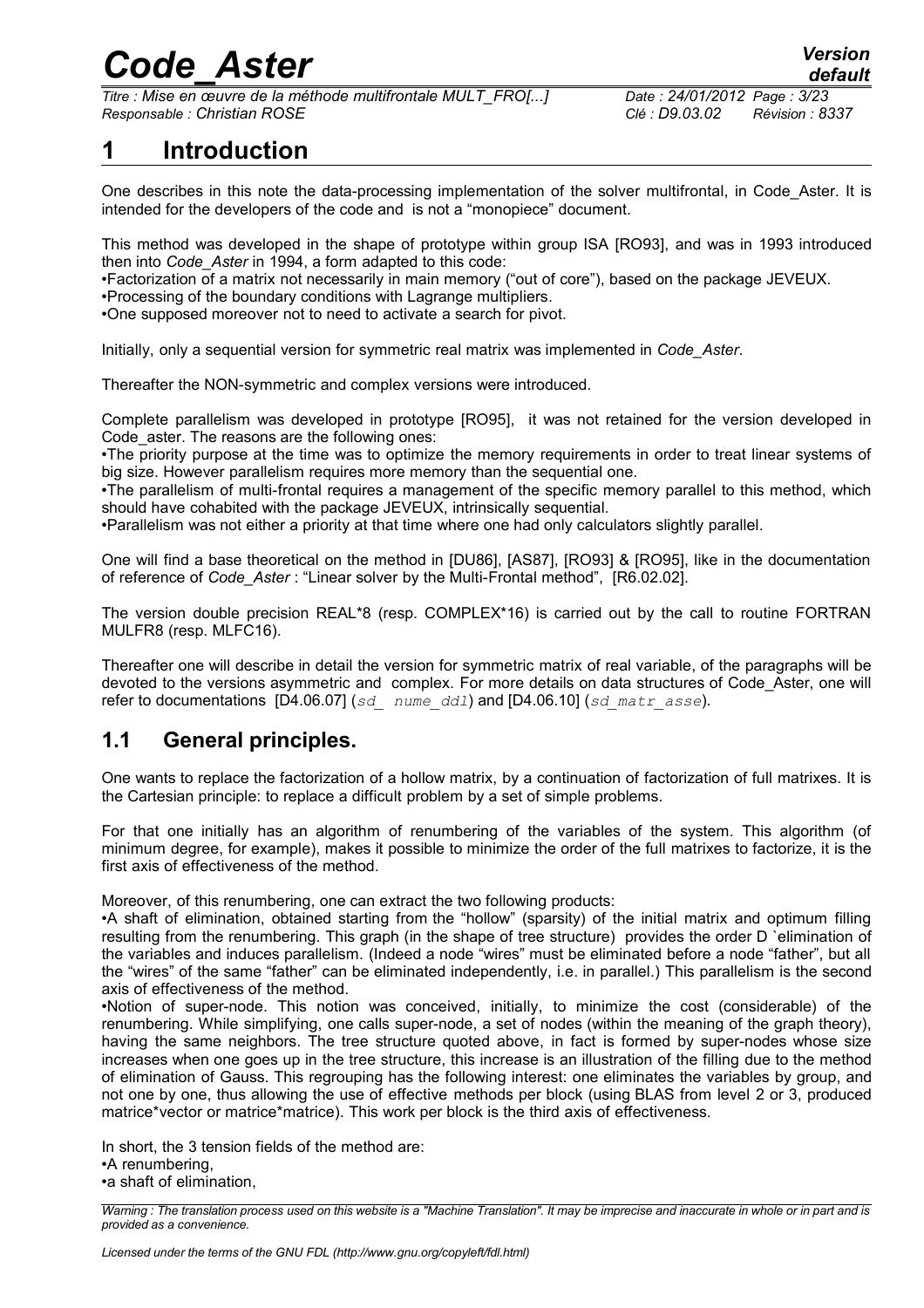*Titre : Mise en œuvre de la méthode multifrontale MULT\_FRO[...] Date : 24/01/2012 Page : 4/23 Responsable : Christian ROSE Clé : D9.03.02 Révision : 8337*

•a regrouping of the variables.

Numerical factorization proceeds then as follows:

One traverses the shaft of elimination, with each stage (elimination of the super-node), one lays out of a matrix full partner with the super-node and with his neighbors, one carries out the elimination of Gauss limited to the variables of the super-node. One thus obtains on the one hand the columns of factorized final (variables of the super-node), and a frontal matrix modified and reduced to the neighbors ("complement of Schur"), who will be assembled in the frontal matrix of the variables of the super-node "father".

### <span id="page-3-1"></span>**1.2 Programming of the method.**

 In general, the programming of the multi-frontal method is divided into 2 phases: •a phase of factorization known as "symbolic system", including the renumbering, •a phase of numerical factorization itself.

In *Code\_Aster*, the renumbering and the first phase are carried out by the call to subroutine MLTPRE (called via MLFC16 and MULFR8, in the routines "hat" TLDLG2 and TLDLG3).

The second phase is carried out via the call to these routines MLFC16 and MULFR8, in the complex cases or realities.

### <span id="page-3-0"></span>**2 Renumbering and factorization symbolic system: MLTPRE**

By convenience, one omitted the prefix NU, in front of the structure names.

#### **Data structures read**.

Data structure: NUME DDL, one extracts the records:

NUMÉRIQUE.DELG : indicate if the degree of freedom is of "Lagrange" or not.

NUMÉRIQUE.DEEQ ,

NUMÉRIQUE.NUEQ,

NUMÉRIQUE.PRNO : These 3 records and the draw up the restrains between the degrees of freedom subjected to a boundary condition Lagranges corresponding

The 3 following records describe a matrix "Morse".

SMOS.SMHC : Number of column of term

SMOS.SMDI : Addresses of diagonal terms

SMOS.SMDE. : Many unknowns, and of terms of the matrix

#### **written Data structures.**

(Opposite each structure *Code\_Aster*, one wrote the name of corresponding table FORTRAN, who will be used, thereafter for more conveniences.)

| MLTF.ADNT | ADINIT: addresses of the initial terms in factorized matrix              |     |
|-----------|--------------------------------------------------------------------------|-----|
| MLTF.LGBL | LGBLOC: length of the blocks of factorized matrix                        |     |
| MLTF.LGSN | LGSN: length of super-nodes                                              |     |
| MLTF.LOCL | LOCAL : used the assembly of the frontal matrixes, correspondence enters | the |
|           | local numbers of the super-nodes father and wires.                       |     |
| MLTF.ADRE | ADRESS                                                                   |     |
| MLTF.SUPN | SUPND: definition of super-nodes                                         |     |
| MLTF.FILS | WIRES: wires of the super-nodes in the shaft of elimination              |     |
| MLTF.FRER | BROTHER: brother of the super-nodes in the shaft of elimination          |     |
| MLTF.LGSN | LGSN: length of super-nodes                                              |     |
| MLTF.LFRN | LERONT: order of frontal matrixes (after elimination)                    |     |
| MLTF.NBAS | NBASS: pointer related to the assembly of frontal matrixes               |     |
| MLTF.ADPI | ADPILE: addresses in the stack of frontal matrixes                       |     |
| MLTF.ANCI | ANC: table reverses renumbering                                          |     |
|           |                                                                          |     |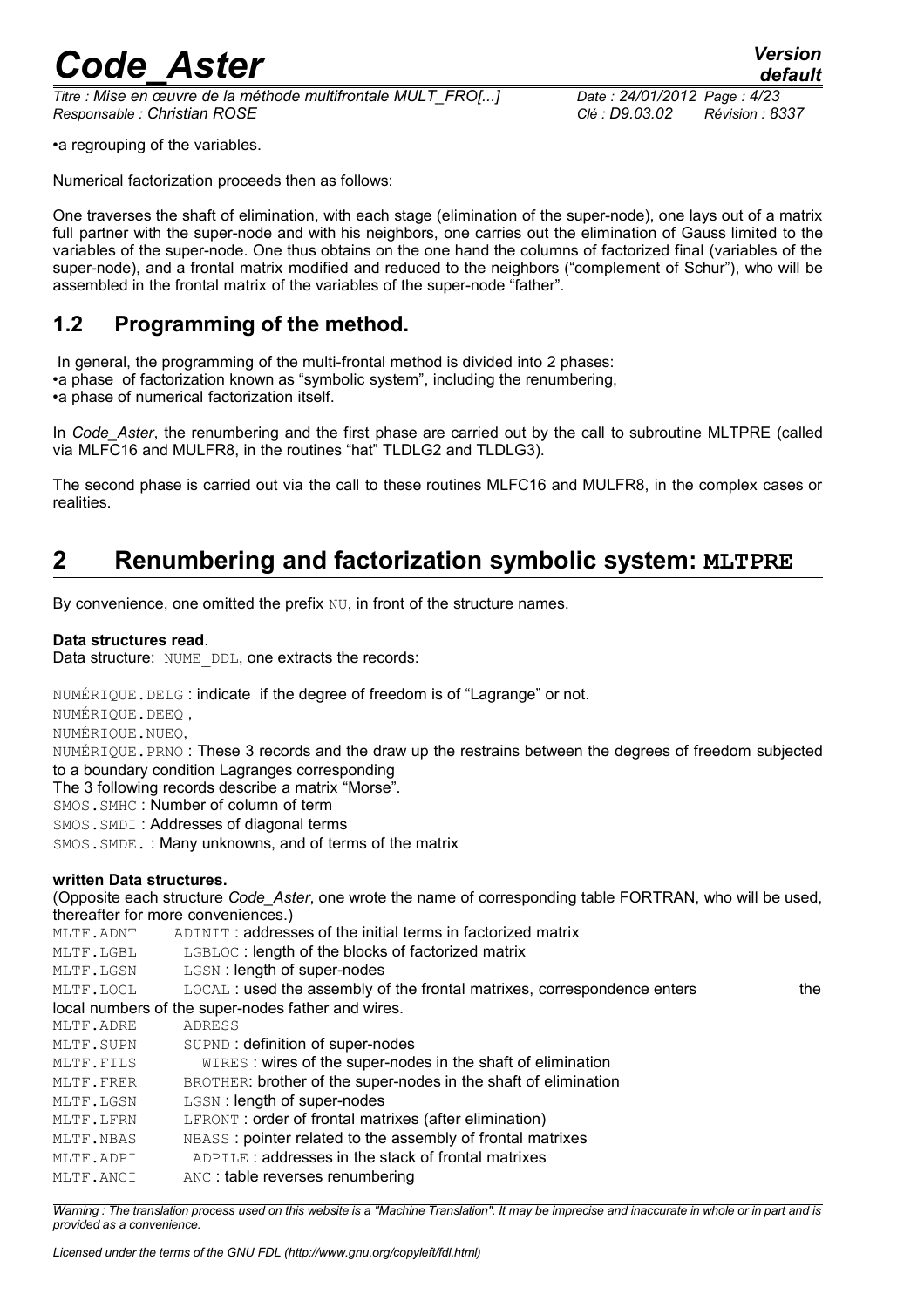*Titre : Mise en œuvre de la méthode multifrontale MULT\_FRO[...] Date : 24/01/2012 Page : 5/23 Responsable : Christian ROSE Clé : D9.03.02 Révision : 8337*

MLTF. NBLI NBLIGN: order of frontal matrixes (before elimination)

MLTF. NCBL NCBLOC: many degrees of freedom of each block

MLTF. DECA DECAL: shift between the beginning of column D "a super-node and the beginning of the block JEVEUX which contains it

MLTF. SEQU SEQ: order D" elimination of the super-nodes (path of the tree structure).

These data structures will be described in the following paragraphs.

#### **Description of the code.**

One distinguishes 2 phases, the first consists of the renumbering, the second in what one calls in the language of the multi-frontal method, factorization symbolic system.

Data structure NUME DDL describes a classification of  $NEO$  degrees of freedom, including, most of the time, of the degrees of freedom known as of Lagrange. These degrees of freedom must satisfy the following relation of order:

(1)  $LI < U < L2$ , if L<sub>1</sub> and L<sub>2</sub> are "Lagranges" associated with the boundary condition on U.

In order to preserve this order, one will not subject to the algorithm of renumbering only the degrees of freedom "Lagranges". The degrees of freedom "Lagranges are thus removed and the information with regard to them are stored in order to reinstate them in new classification, while satisfying (1).

**Routines called** (the first brief description of the code).

For the first phase, the routines called are the following ones: PREML0: extraction of information on "Lagranges" PREMLA: processing for "Lagranges" of standard linear relation PREML1: pre processing and renumbering. PREMLC : postprocessing of the renumbering (addition of "Lagranges"). PREMLD: idem

For the second: PREML2: factorization symbolic system.

#### **2.1 PREML0**

One stores in the tables *LBD1 LBD2* , "Lagranges" of blocking, and in *RL* "Lagranges" of linear relation.

One obtains a new classification of  $1 \text{ with } N2$  degrees of freedom without Lagrange, defined by: *P* of  $[1:NEQ] \Rightarrow [1-N2]$ , and *Q* Opposite of *P*.

For  $I \perp$  1 with NEQ, if  $I$  is a blocked degree of freedom  $LBDI(I)$ , (resp.  $LBD2(I)$ ), is the number of its L1 (resp. *L2* ).

In the case of *NRL* linear relations, one will have:

 $RL(1, I)$  :  $LI$  relation *I*  $RL(2,I)$   $L2$  relation *I*.

*N.B. Programming In certain routines, one will use the name of variable N1 out of core of* NEQ *.*

#### **2.2 PREMLA**

 For all the degrees of freedom *L2* of linear relation, (second "Lagrange"), its neighbors of lower number are known by extracting information from data structure SMOS. SMHC (table SADDLE-POINT).

From this information, PREMLA creates lists chained (tables DEB., SEE, FOLLOWS) for the degrees of freedom of linear relation *L2* .

*Warning : The translation process used on this website is a "Machine Translation". It may be imprecise and inaccurate in whole or in part and is provided as a convenience.*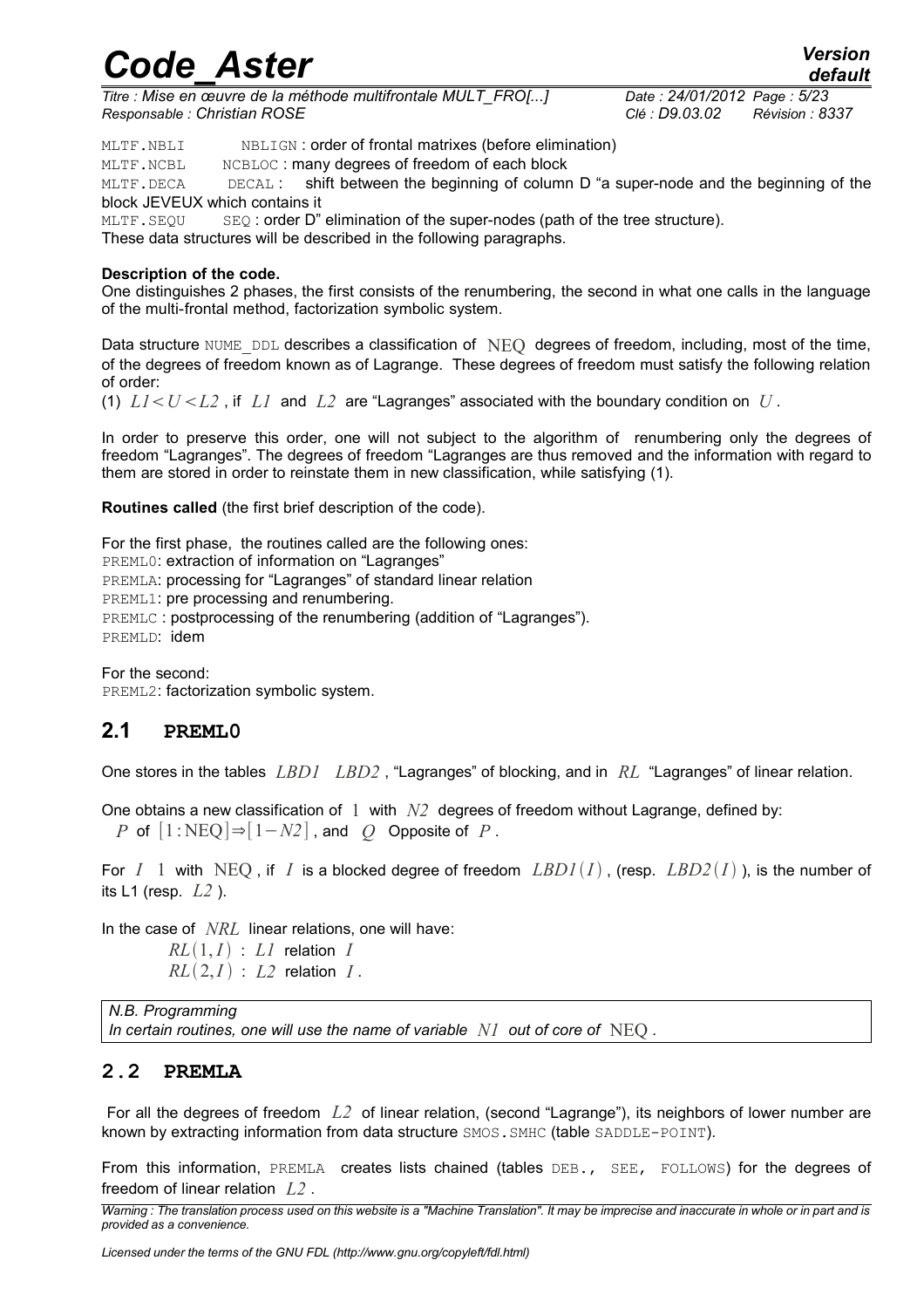*default*

*Titre : Mise en œuvre de la méthode multifrontale MULT\_FRO[...] Date : 24/01/2012 Page : 6/23 Responsable : Christian ROSE Clé : D9.03.02 Révision : 8337*

That is to say *J* a degree of freedom included in a linear relation,  $j0 = DEB(j)$  is the address of the first neighbor of *J* in the table  $VOIS$ ,  $JI = SUIV (J0)$  is the address of the following neighbor,  $J2 = SUIV(JI)$  is the address of the following and so on.

This chained list will be used thereafter in PREML1, for the fabrication of *ADJNCY* .

*N.B. Memory allocation the chained list consists of 2 local structures, of names NOMVOI and NOMSUI, (created by WKVECT and destroyed at the end of the MLTPRE).*

*Their length: LGLIST , is estimated a priori by PREML0 (parameter of output* LT *), if it is insufficient, PREMLA provides an error code, and is called again with structures length 2 times larger.*

#### **2.3 PREML1**

PREML1 calls the following routines: PRMADJ, GENMMD, AMDBAR, ONMETL.

The crucial role of PREML1 is of launching the renumbering. This one, carried out with the choice by: METIS (method of dissection), GENMMD (minimum dismantles) or AMDBAR (minimum dismantles improved), require 2 preliminary actions.

#### **2.3.1 Reconstitution of the nodes (within the meaning of the discretization by finite elements).**

In a first version of the code, the algorithm of renumbering worked on *N2* the degrees of freedom (without Lagranges).

One then wanted to preserve the internal order of the unknowns within the nodes of discretization finite element (for example *ux uy uz* , *p* ).

A development was carried out for this purpose. **One subjects from now on to the algorithm of renumbering all the nodes and not** *N2* **the degrees of freedom**.

One thus forms a new number of *NBND* nodes and 2 associated pointers: *NŒUD* [1 :*N2*]⇒[1 : *NBND*] , and the pointer reverses *DDL*[1 :*NBND*]

One has 3 classifications thus:  $\bullet$ Initial classification of  $1 \text{ with } \text{NEO},$ •That of the degrees of freedom without Lagranges 1 with *N2* , •That of the nodes of interpolation 1 with *NBND* .

Provided with the tables *P* and *Q* between the first and the second, *NŒUD* and *DDL* between the second and the third.

#### **2.3.2 Creation of structure (** *ADJNCY* **,** *XADJ* **)**

This structure is the standard structure of data of the algorithms of renumbering referred to above. There are 2 tables *ADJNCY* and *XADJ* defined as follows:

That is to say a node *I* , its neighbors are stored in the table *ADJNCY* , between the addresses  $XADJ(I)+1$  and  $XADJ(I+1)$ .

One creates initially a structure  $(ADJNCY, XADJ)$  relating to  $N2$  the degrees of freedom, then routine PRMADJ transforms it into a structure *ADJNCY , XADJD* relating to *NBND* the nodes.

*Warning : The translation process used on this website is a "Machine Translation". It may be imprecise and inaccurate in whole or in part and is provided as a convenience.*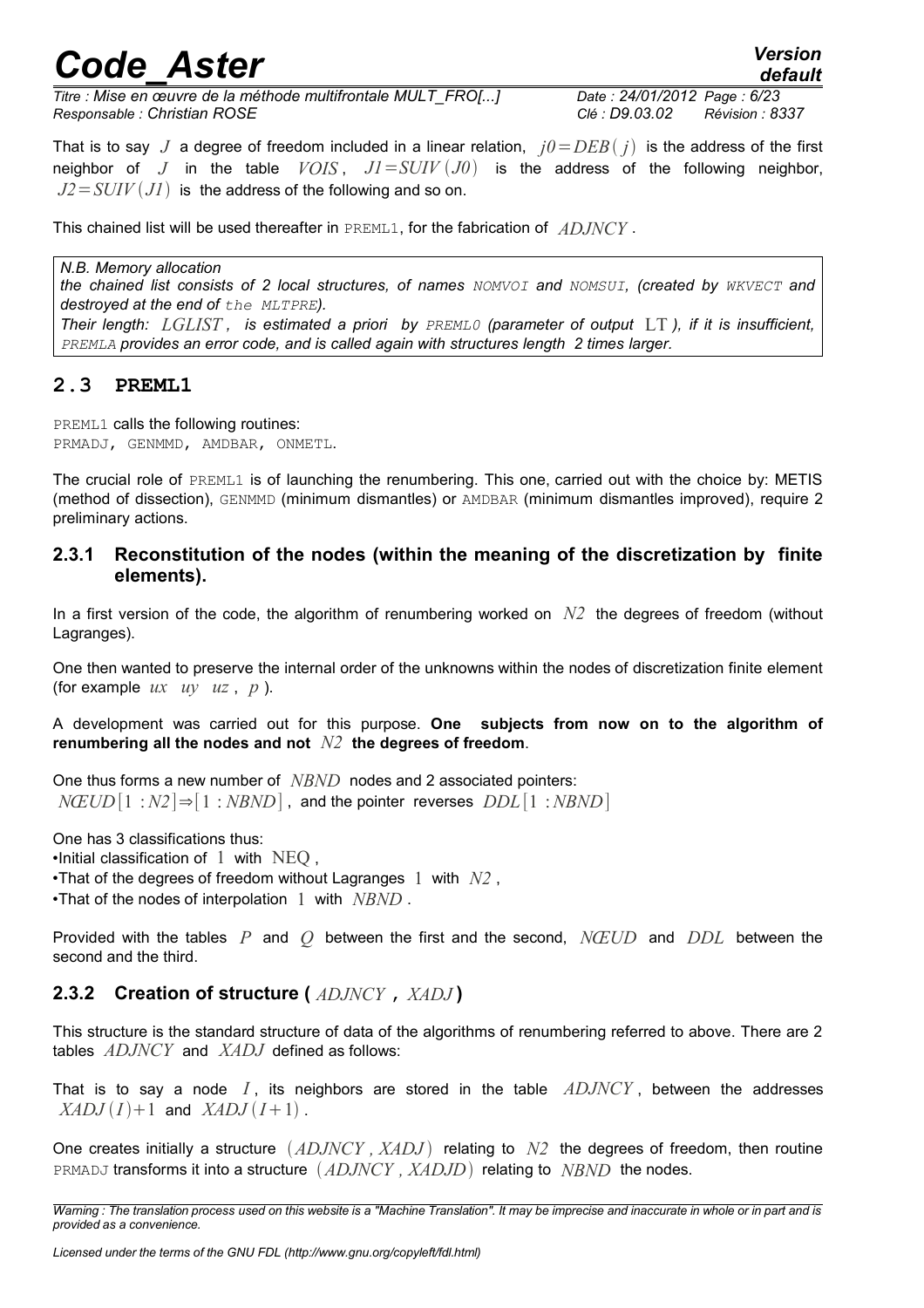*Titre : Mise en œuvre de la méthode multifrontale MULT\_FRO[...] Date : 24/01/2012 Page : 7/23 Responsable : Christian ROSE Clé : D9.03.02 Révision : 8337*

To create *ADJNCY* , one uses the chained list *DEB ,VOIS , SUIT* created by PREMLA, by forcing the degrees of freedom of a linear relation to being close. Thus these degrees of freedom will be in the same super node, just as them *L2* . The relation of order will be thus respected.

One carries out then the call to GENMMD, AMDBAR or METIS. One gets the usual results of this algorithm:

- 1) Renumbering,
- 2) Definition of the super-nodes,
- 3) Tree structure

the sources of these 3 methods are in the public domain.

Concerning the last 2 points, they should have been adapted. The renumbering relates to the nodes ( 1 with *NBND* ), it has the shape of 2 tables opposite one of the other: *INVPND PERMND* . ( *INVPND I* is the new number of the node *I* ).

The tree structure, as for it, relates to the super-nodes created by the renumbering. The super-node *SND* is defined as follows: it is made up by the segment of nodes  $\left[ SPNDND(SND-1)+1, SPNDND(SND) \right]$ . *SPNDND* is thus an injection of the segment [1 :*NBSND*] towards [1 :*NBND* ] *NBSND* : many supernodes.

The tree structure is defined as follows: *PARENT SND* "father" of the super-node is the node *SND* .

*N.B. Programming*

*the tree structure of the super-nodes of multi-frontal, appears under 2 names: PARENT and PAREND the first contains the tree structure of SN except Lagrange, it is provided by renumbering (GENMMD/AMDBAR/ METIS.)*

*The second is supplemented first by adding to it Lagranges, it is calculated by PREMLC starting from the first.* 

In the appealing program MLTPRE *PARENT* , which is an intermediary, is stored in *ZI* with the address *SEQ* , re-used later (space saver).

These preceding tables are defined according to *NBND* the nodes of discretization of *Code\_Aster*, ( 1 with *NBND* ). They are rebuilt then in the classification of *N2* the degrees of freedom not "Lagrange".

*INVPND* becomes thus *INVP* , *PERMND* becomes *PERM* and *SPNDND* becomes *SUPND* . (Cf loops 400.405.406 407 of PREML1).

N.B. Memory allocation

*the structure XADJ , ADJNCY of PREML1, is called XADJ2 , ADJNC2 in MLTPRE. It is created before PREML1 and is destroyed afterwards. The length of ADJNC2 LGADJN , is estimated at* 2×*lmat*−neq*lglist , with lglist = length of the list of the neighbors used in PREML0 lmat = length of the initial matrix (provided by SMOS).*

*If LGADJN is insufficient, PREML1 provides the length necessary in return code, and is started again.*

NB. METIS

*Before, one produced executable software MONGREL, writing in C, compiled and linké separately. This executable was called through APLEXT, layer of call of executable external by Code\_Aster. From now on the routines of METIS are compiled and called by a call to ONMETL, function C appealing.*

#### **2.4 PREMLC**

In output of PREML1, the results are expressed in term of degrees of freedom not "Lagrange" ( 1 with *N2* ), routine PREMLC supplements the classification of 1 with *N2* by adding "Lagrange" and by creating new super-nodes.

"Lagrange" are included thus in new classification:

*Warning : The translation process used on this website is a "Machine Translation". It may be imprecise and inaccurate in whole or in part and is provided as a convenience.*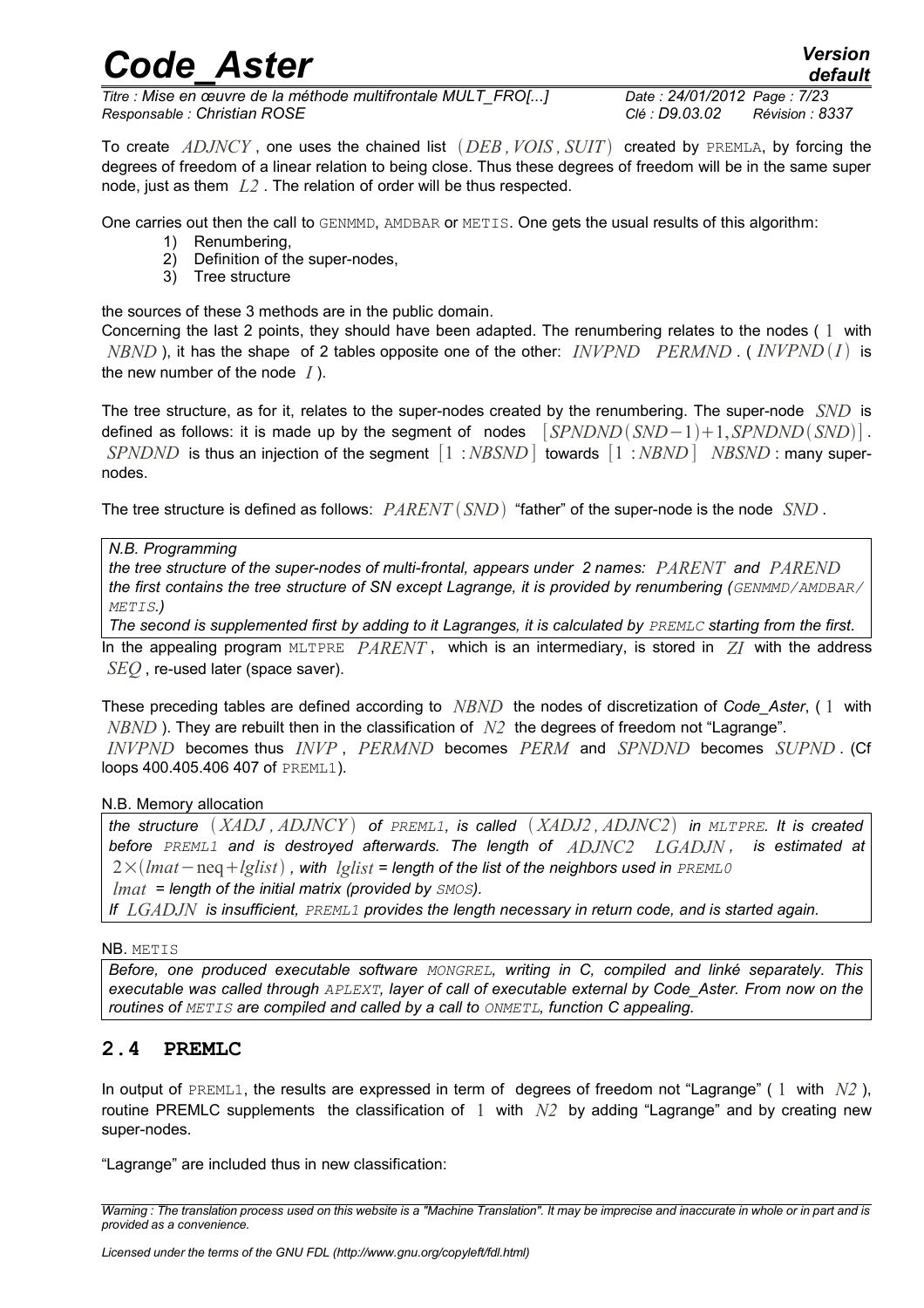*Titre : Mise en œuvre de la méthode multifrontale MULT\_FRO[...] Date : 24/01/2012 Page : 8/23 Responsable : Christian ROSE Clé : D9.03.02 Révision : 8337*

*default*

For each *L1* , one creates a new super-node *SN* , made up of only one degree of freedom ( *L1* ), and wires of the first degrees of freedom of which it is "Lagrange" (blocked or linear relation). While being the wires of this degree of freedom, it will be eliminated before, which is the rule.

For *L2* , one does not create again *SN* , one is satisfied to add an additional degree of freedom ( *L2* ) to the super-node containing the degree of freedom (blocked or R.L.) of which it is "Lagrange".

In the event of linear relation, all the degrees of freedom of the relation are put by the algorithm in the same super-node. That is carried out in the preceding paragraph (PREML1), during the fabrication of structure *ADJNCY* , by forcing the degrees of freedom of the linear relations to being close between them, by means of the chained list ( *DEB VOIS* , *SUIV* ).

The new renumberings are obtained *NOUV* and *ANC* on [1 : NEQ] , for all the degrees of freedom in new classification,  $ANC(I)$  will provide its number in initial classification. *NOUV* is the opposite table.

*NBSN* the new number of super-nodes and  $SUPND[1: nbsnd+1]$  defines these *SN*. The super-node *SN* is made up by the segment of nodes  $[SUPND(SN-1)+1, SUPND(SN)]$ . *SUPND* is thus an application of the segment  $\begin{bmatrix} 1 \\ \end{bmatrix}$ : *NBSN* ] towards  $\begin{bmatrix} 1 \\ \end{bmatrix}$ : NEO ].

*N.B. Memory allocation*

*LGIND is the estimated length of the tables GLOBAL AND LOCAL , (cf further [2.6](#page-7-0) ) which are allocated before PREML2 ( NOPGLO and NOPLOC )*

*LGIND is initially result of the renumbering, provided by PREML1 and increased by PREMLC according to the boundary conditions.*

*LGIND is an overestimation of GLOBAL and LOCAL one does not want to preserve a too important structure.*

*Thus, after PREML2, one knows the real length of these tables, one redefines LGIND with this value, and one recopies GLOBAL and LOCAL in structures NOMGLO and NOMLOC exact length.*

#### **2.5 PREMLD**

It is a technical stage: this routine manufactures a structure of the type *ADJNCY* like those used by the algorithms of renumbering, this time all the degrees of freedom of 1 with NEQ are taken into account.

*N.B. Memory allocation*

*the structure XADJ , ADJNCY manufactured by PREMLD, is called XADJ1, ADJNC1 in MLTPRE. One uses the same length LGADJN calculated previously*.

### <span id="page-7-0"></span>**2.6 PREML2**

It is the second phase of MLTPRE: one carries out inter alia, the factorization symbolic system which is a simulation of real factorization, without floating operation, intended to facilitate the work of real factorization, by manufacturing certain pointers necessary.

PREML2 calls the following routines:

•FACSMB: factorization symbolic system itself.

•MLTPOS : fabrication of the sequence of factorization, i.e., gone up tree structure defined by the table *PAREND* , which thus defines the order of elimination of the super-nodes.

*Warning : The translation process used on this website is a "Machine Translation". It may be imprecise and inaccurate in whole or in part and is provided as a convenience.*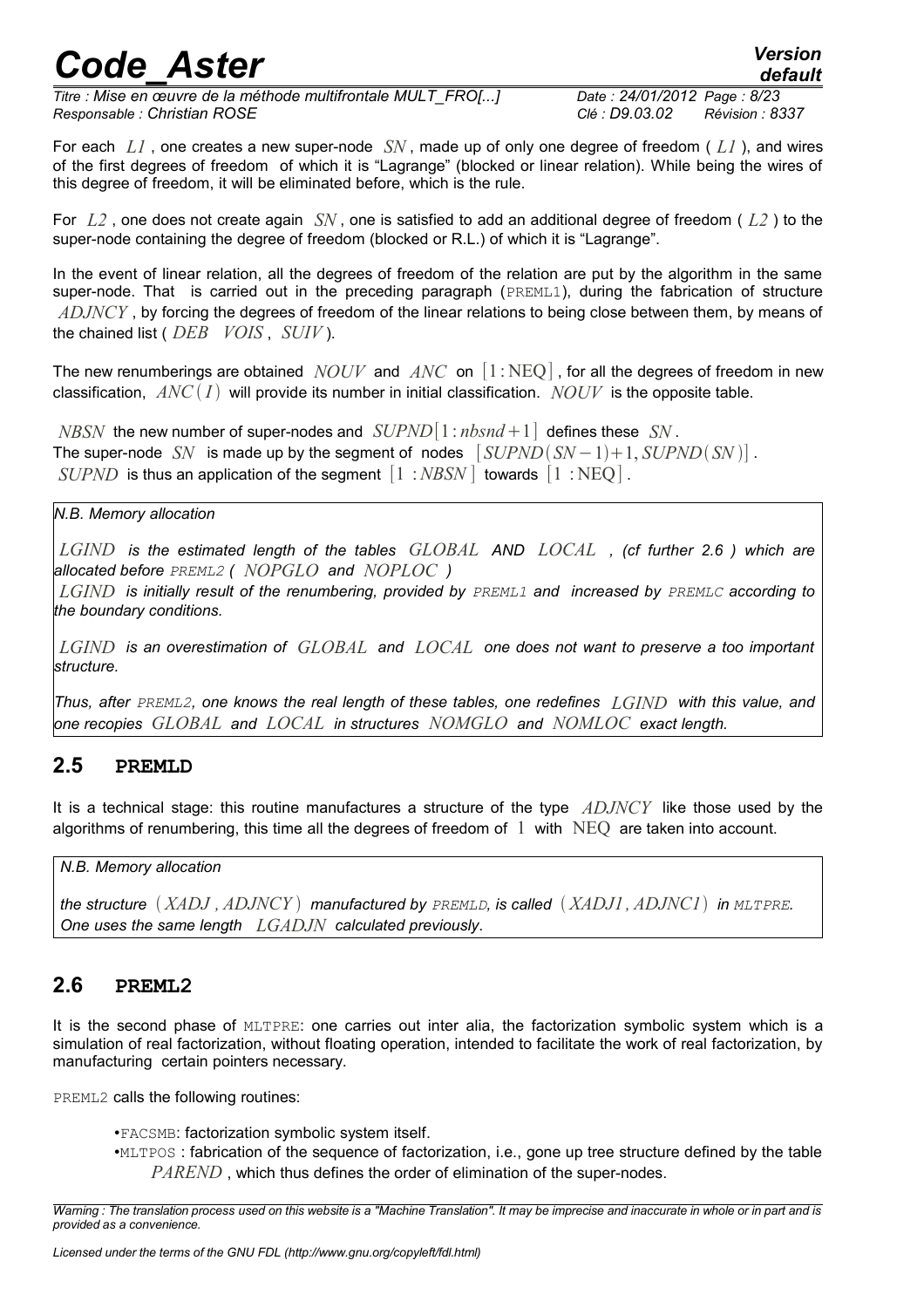*Titre : Mise en œuvre de la méthode multifrontale MULT\_FRO[...] Date : 24/01/2012 Page : 9/23 Responsable : Christian ROSE Clé : D9.03.02 Révision : 8337*

•MLTBLC : One defines here cutting in blocks of the factorized matrix, virtually "out of core", because cut out in releasable blocks by the package JEVEUX .

•MLTPAS : One calculates here the address of the initial coefficients in the factorized matrix.

#### **2.6.1 FACSMB**

**Given** (They result from the renumbering): *SUPND PAREND* , (And of initial topology): *ADJNCY* .

#### **Results** :

*GLOBAL LOCAL ADRESS NBASS DEBFAC DEBFSN LGSN LFRON FILS FRERE* .

These tables are described below.

*FILS* and *FRERE* are the tables "opposite" of the table *PAREND* , they allow to know all the super-nodes "wires" of a given super-node  $SN$ , it are  $FILS(SN)$   $FRERE(FILS(SN))$ , and so on. For the other results, it is necessary to reconsider the basic principles of the multi-frontal method, by means of the following figures:



**Figure 1 Assembly of 2 matrixes girls in a matrix mother**

*Warning : The translation process used on this website is a "Machine Translation". It may be imprecise and inaccurate in whole or in part and is provided as a convenience.*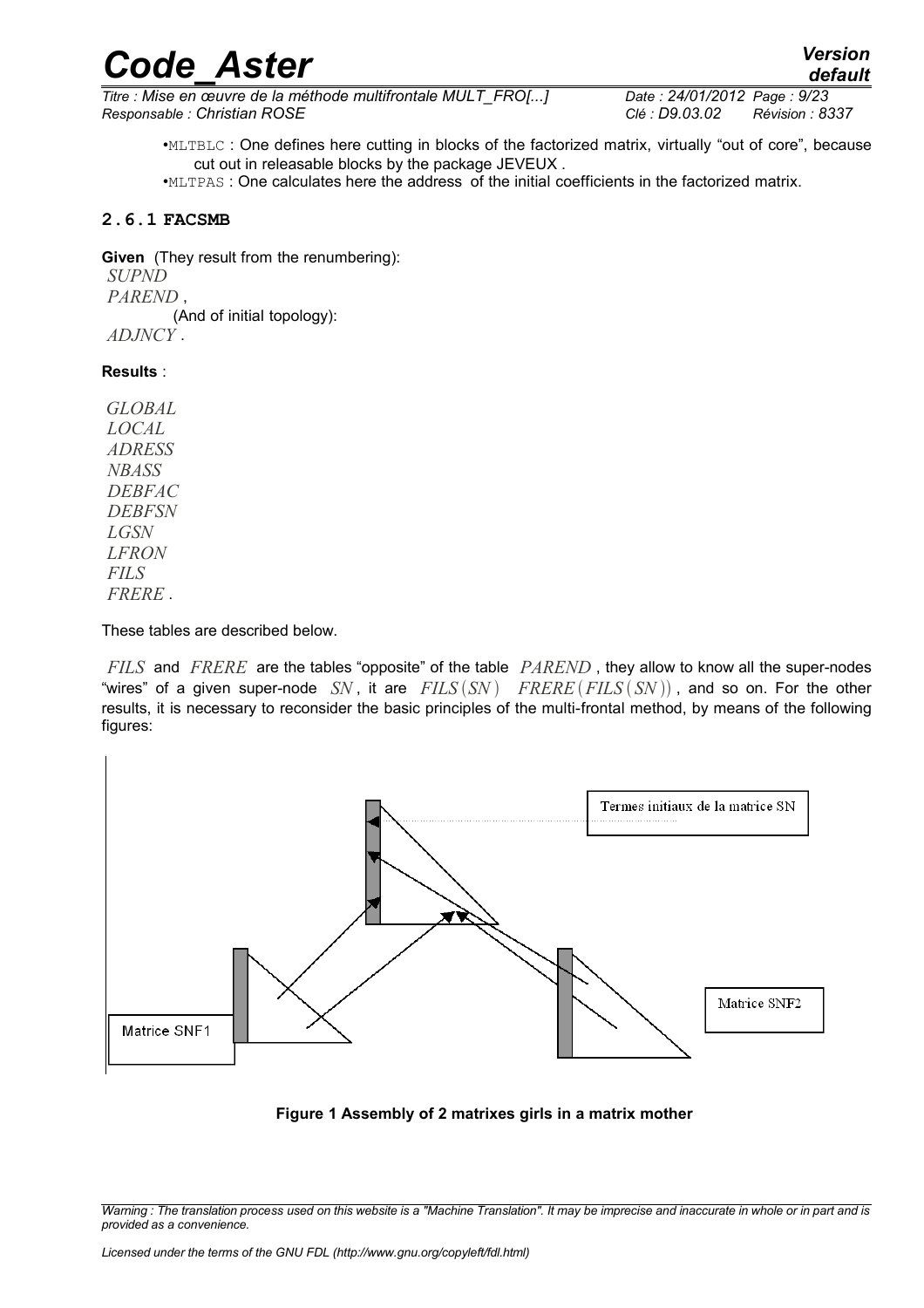

**Figure 2 Stamps frontal** *SN*

One sees on Figure 1, the matrix frontal *SN* (of the super-node *SN* ), made up by the terms coming from the initial matrix, as well as terms coming from the matrixes girls *SNF1* and SNF2, after elimination of the supernodes *SNF1* and *SNF2* . After elimination, the grayed part of the frontal matrix will constitute the columns of the factorized matrix, and the remaining white part arranged in the stack of the frontal matrixes, will agglomerate with the matrix mother during the assembly of the latter.

Factorization symbolic system carried out by FACSMB will simulate this process of assembly/elimination. For each super-node *SN* , one will manufacture a chained list containing the numbers of unknowns of the super node itself, as well as the numbers of unknowns of the neighbors of all the wires of *SN* . One includes the neighbors of the wires, but not the wires themselves which were eliminated.

In language FORTRAN, FACSMB produces the following tables:

 $LGSN(SN)$ : many unknowns of the super-node *SN* (in fact = *supnd*  $(sn+1)$  – *supnd*  $(sn)$ ) *NBLIGN* (*SN*): total number of unknowns of the frontal matrix SN  $LFRONT(SN) = NBLIGN(SN) - LGSN(SN)$ , order of the frontal matrix after elimination which will be stored in the stack.

FACSMB manufactures also a table *GLOBAL* , provided with a table of pointers *ADRESS* . *GLOBAL* contains the numbers of the unknowns of the frontal matrix *SN* (before elimination), between the addresses  $ADRESS$   $(SN)$  and  $ADRESS$   $(SN+1)-1$ .

These unknowns are with the number of  $NBLIGN(SN) = (ADRESS(SN+1) - ADRESS(SN))$ . One reaches the table *LOCAL* like *GLOBAL* , by means of the table *ADRESS* . Either *FSN1* the supernode "wires" of the super-node *SN* , as on the figure above, and or *I* an index understood enters *ADRESS FSN1LGSN FSN1* and *ADRESS FSN1*1*, LOCAL I* will be the local number (including enters 1 and *NBLIGN SN* ) of this unknown in the matrix of the super-node "father" *SN* (one a)  $PARENTD(FSNI)=SN$ .

*Warning : The translation process used on this website is a "Machine Translation". It may be imprecise and inaccurate in whole or in part and is provided as a convenience.*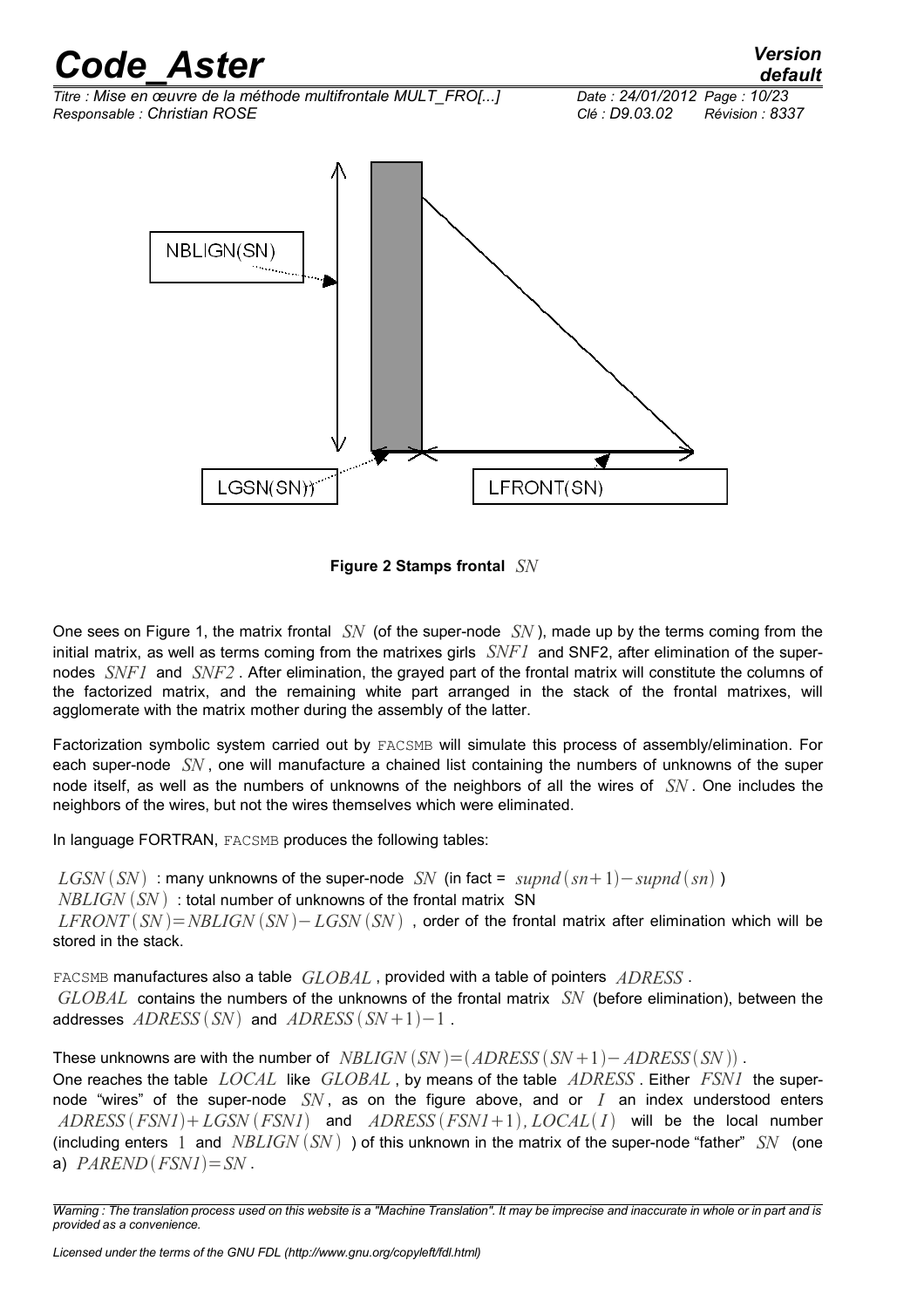*Titre : Mise en œuvre de la méthode multifrontale MULT\_FRO[...] Date : 24/01/2012 Page : 11/23 Responsable : Christian ROSE Clé : D9.03.02 Révision : 8337*

*LOCAL* will be used in the assembly of the frontal matrix "girl" in the frontal matrix "mother", it gives the TO address directly. One illustrates this using the following example:



The frontal matrix *SN* has  $(p+q)$  unknown:  $i1, i2, \ldots, ip, el, e2, \ldots, eq$ , with

 $NBLIGN(SN) = p+q$  $LGSN(SN)=p$  $LFRONT(SN) = q$  $ADRESS (SN+1) - ADRESS (SN) = p + q$  $GLOBAL = [i1, i2, ..., ip, el, e2, ..., eq]$ , to the addresses varying enters  $ADRESS(SN) + 1$  and  $ADRESS(SN+1)$ , *LOCAL*=[0,0 *,*.. *,*0,*l1 ,l2 ,……*.*lq*]

With the same addresses that above, *l1 ,l2 ,lq* are the local numbers in the frontal matrix of *PAREND*(*SN*). (values understood enters 1 and *NBLIGN* (*PAREND*(*SN*))).

*NBASS* , meter used also for the assembly, is defined as follows: *NBASS FSN1* is the number of unknowns *INC* such as  $INC \leq \text{SUPND}(SN+1)$ , where  $PAREND(FSNI)=SN$ . It is thus the number of unknowns of *FSN1* , assembled in the matrix mother *SN* and who will be eliminated during elimination of *SN* .

*DEBFAC* and *DEBFSN* , these 2 tables give the same values, first is subscripted by unknown, the second by super-node, they provide, for *DEBFAC* , the addresses of the diagonal coefficients of the unknowns in the factorized matrix. For *DEBFSN* , it is the address of the diagonal coefficient of the first unknown of the supernode.

One saw on Figure 2, that the columns corresponding to the unknowns of the eliminated super-node, (in grayed), constituted the columns of the factorized matrix which one calls *FACTOR* . The addresses of the diagonal coefficients provided by DEBFAC are addresses in a virtual table *FACTOR* containing the factorized matrix. In fact a set of blocks JEVEUX will contain the factorized matrix, and one will handle an additional pointer for each block.

#### N.B. Programming

One sees on the figures preceding that one stores the columns of *SN* , all whole, (grayed rectangle), without taking into account the symmetry of the diagonal block. One consumes thus a little more memory, but one deals with a regular storage necessary to the use of the routines BLAS which require storages in tables FORTRAN of 2 dimensions.

*Warning : The translation process used on this website is a "Machine Translation". It may be imprecise and inaccurate in whole or in part and is provided as a convenience.*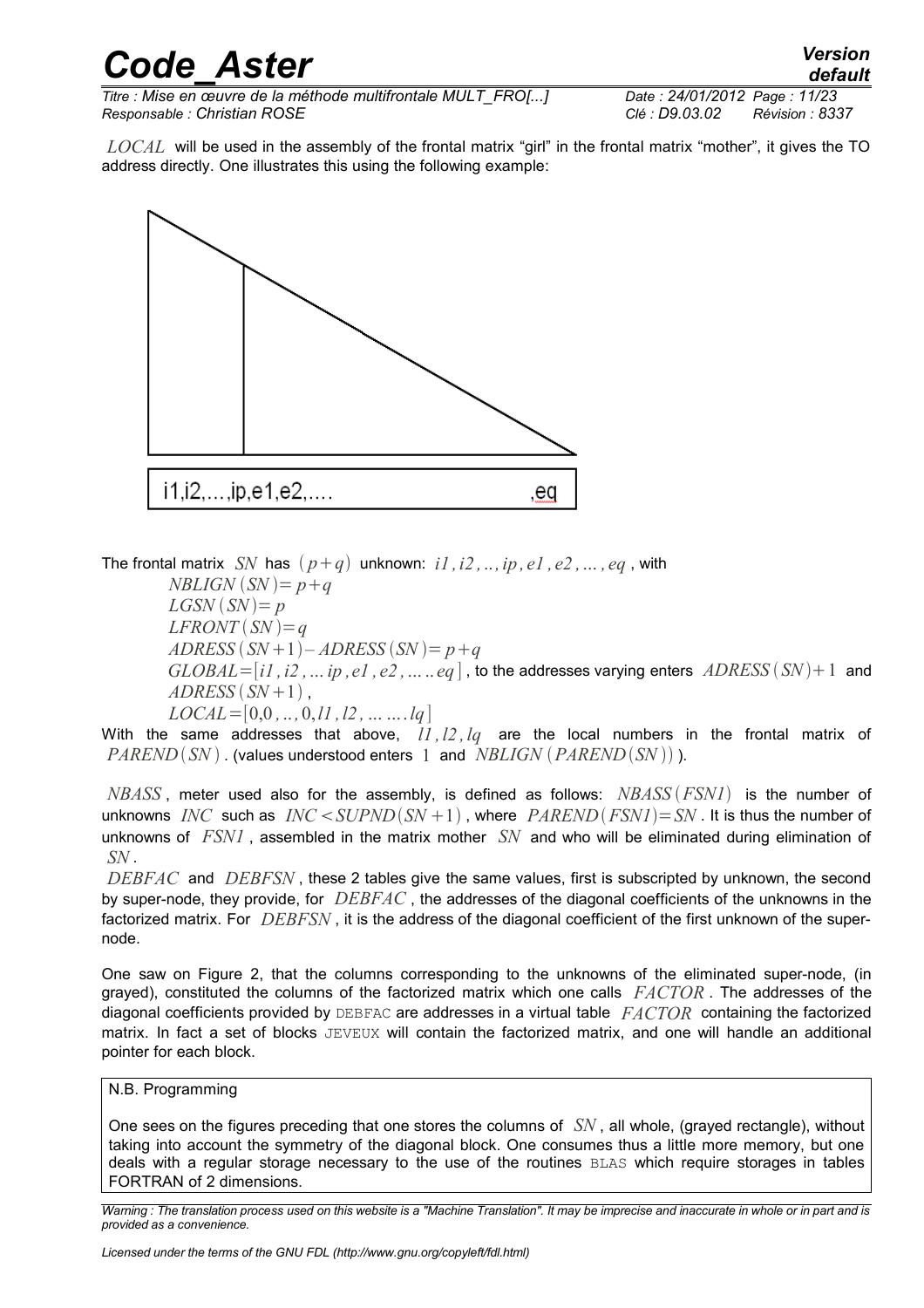*Titre : Mise en œuvre de la méthode multifrontale MULT\_FRO[...] Date : 24/01/2012 Page : 12/23 Responsable : Christian ROSE Clé : D9.03.02 Révision : 8337*

#### **2.6.2 MLTPOS**

One recalls that the frontal matrixes resulting from eliminations are stored in a stack. All the matrixes girls of the same super node *SN* are stored (piled up), consecutively. Once read (depilated), they are not re-used any more, and the frontal matrix resulting from elimination from *SN* is stored with their core. The length of this stack decreases or increases with the wire of eliminations, It reaches a maximum which it is necessary to know.

MLTPOS traverses the tree structure, calculates *ESTIM* , maximum length of the stack for its later assignment, built a table *SEQ*1 : *NBSN* which provides the order of elimination of the super-nodes by traversing the tree structure upwards. It provides *ADPILE* which contains the address in the stack of the frontal matrixes Des. *SN*

MLTPOS contains an algorithm of renumbering about elimination of the super-nodes, intended to minimize the length of the stack of frontal matrixes ([AS87])

#### **2.6.3 MLTBLC**

This routine builds the pointers of cutting in blocks of the factorized matrix. Each block will contain the columns of an integer of super-node. One will never meet the configuration where the various columns of the same super-node would belong to 2 blocks.

#### **Data** :

*MAXBLOC*: maximum length of the blocks. Each block will contain the columns of a maximum of super nodes. *MAXBLOC* is calculated before the call to MLTBLC, it is in fact the length (in columns) of largest of the super-nodes, and the latter (in general highest in the tree structure) will only occupy a block with him.

#### **Results** :

*NBLOC* : Many blocks.

*LGBLOC*(1:*NBLOC*): lengths of each block.

*NCBLOC*  $(1 : NBLOC)$  : definition of the blocks, as follows the block *IB* is made up by the columns of the super-nodes  $\text{SEO}(NCBLOC(IB-1)+1)$ , with  $\text{SEO}(NCBLOC(IB))$ .

*DECAL*1 :*NBSN* table of shift which gives access the first diagonal term of each super-node in the factorized matrix. One will illustrate that by the following diagram:

```
ISN=0For IB = 1, NBLOC \qquad !
Buckle on the blocks of factorized
      JEVEUO (JEXNUM (FACTOL, IB), "It, IFACL)
                      ! Block IB of collection FACTOL is charged in IFACL
     For NC = 1, NCBLOC (IB) ! Buckle on the Super-nodes of block IB
         ISN = ISN +1SN = SEQ (ISN)! One follows the sequence of elimination
          ADFAC= IFACL + DECAL (SN) – 1 
         ADFAC is the address in ZR of the first coefficient of the super-NOEUD SN
```
#### **2.6.4 MLTPAS**

This routine calculates the addresses in the factorized matrix, of the coefficients of the initial matrix. These addresses are stored in structure MLTF.ADNT, of name FORTRAN *ADINIT* or *COL* length *LMAT* .

N.B. Characteristic of programming.

*Warning : The translation process used on this website is a "Machine Translation". It may be imprecise and inaccurate in whole or in part and is provided as a convenience.*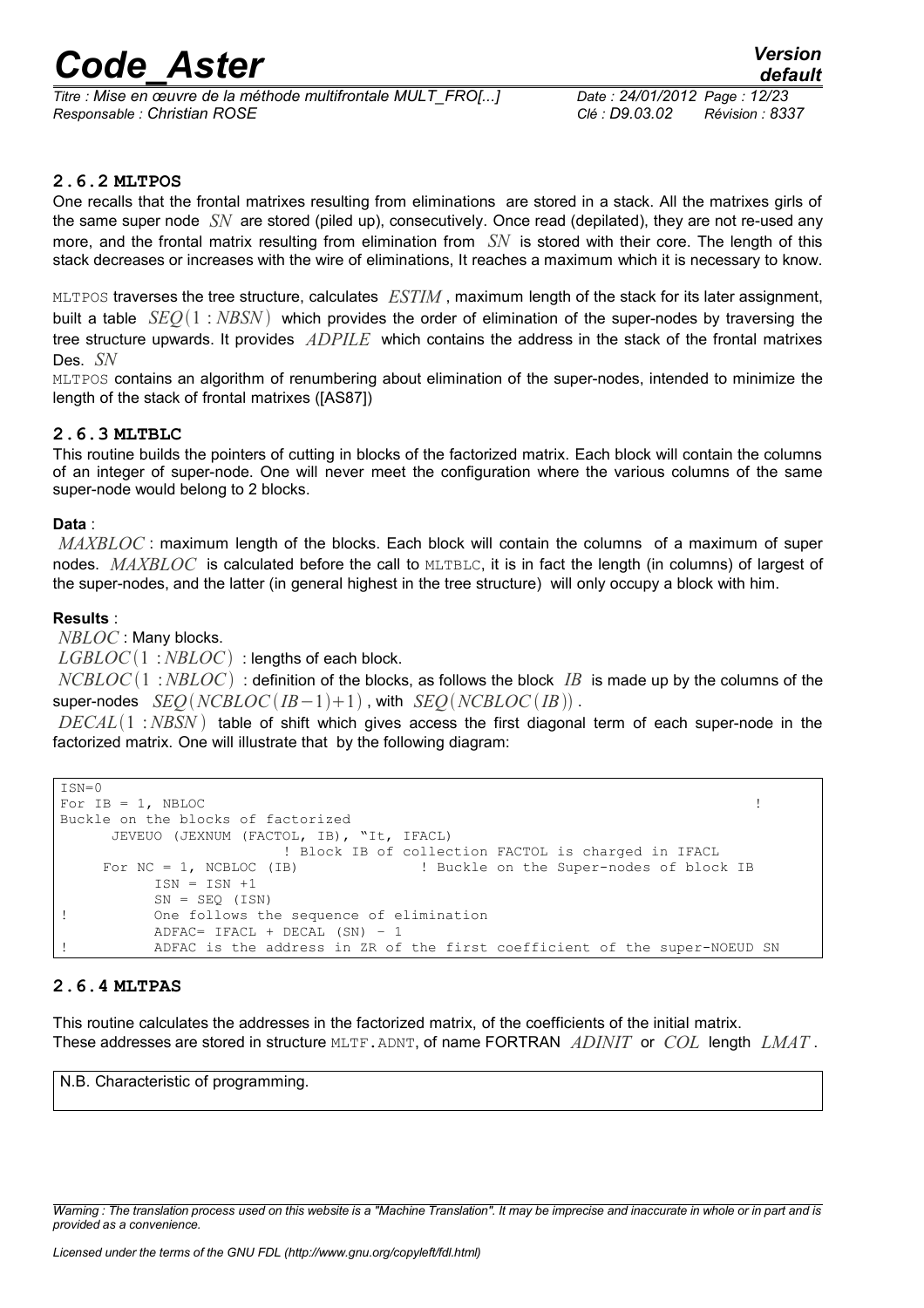*Certain addresses generated of ADINIT are negative. Indeed in the NON-symmetric case, there are 2 initial matrixes MATI and MATS which have same topology, (same neighbors, even hollow), factorization symbolic system is the same one.* 

*However, it can happen that a coefficient of MATI (lower part of the initial matrix), has a destination in the upper part of the factorized matrix. (In an identical way enters MATS and the lower part of factorized). In this case the address of the initial coefficient is stored negative and the routine of injection of the coefficients of the initial matrix, MLTASA takes it into account and addresses the coefficients correctly*.

```
IF (CODE.GT.0) THEN
                        ZR (IFACL+ADPROV-DEB) = ZR (MATI+I1-1): MATI injected into IFACL
(ower)
                   ZR (IFACU+ADPROV-DEB) = ZR (MATS+I1-1)
                ELSE
                  ZR (IFACL+ADPROV-DEB) = ZR (MATS+I1-1)
                   ZR (IFACU+ADPROV-DEB) = ZR (MATI+I1-1) MATI injected into IFACU (pper)
               ENDIF
```
### **2.7 Shaft of call of MLTPRE**



### <span id="page-12-0"></span>**3 Numerical factorization MULFR8**

One deals with factorization itself, the routines called are:

- 1) MLTPRE
- 2) MLTASA
- 3) MLTFC1

MLTPRE, considering previously, is called if necessary. One checks that it was not already called upstream, in this case one leaves the routine.

#### **3.1 MLTASA**

This routine carries out the injection of the initial terms of the matrix in the factorized matrix. The table *ADINIT* calculated previously by MLTPRE provides the addresses.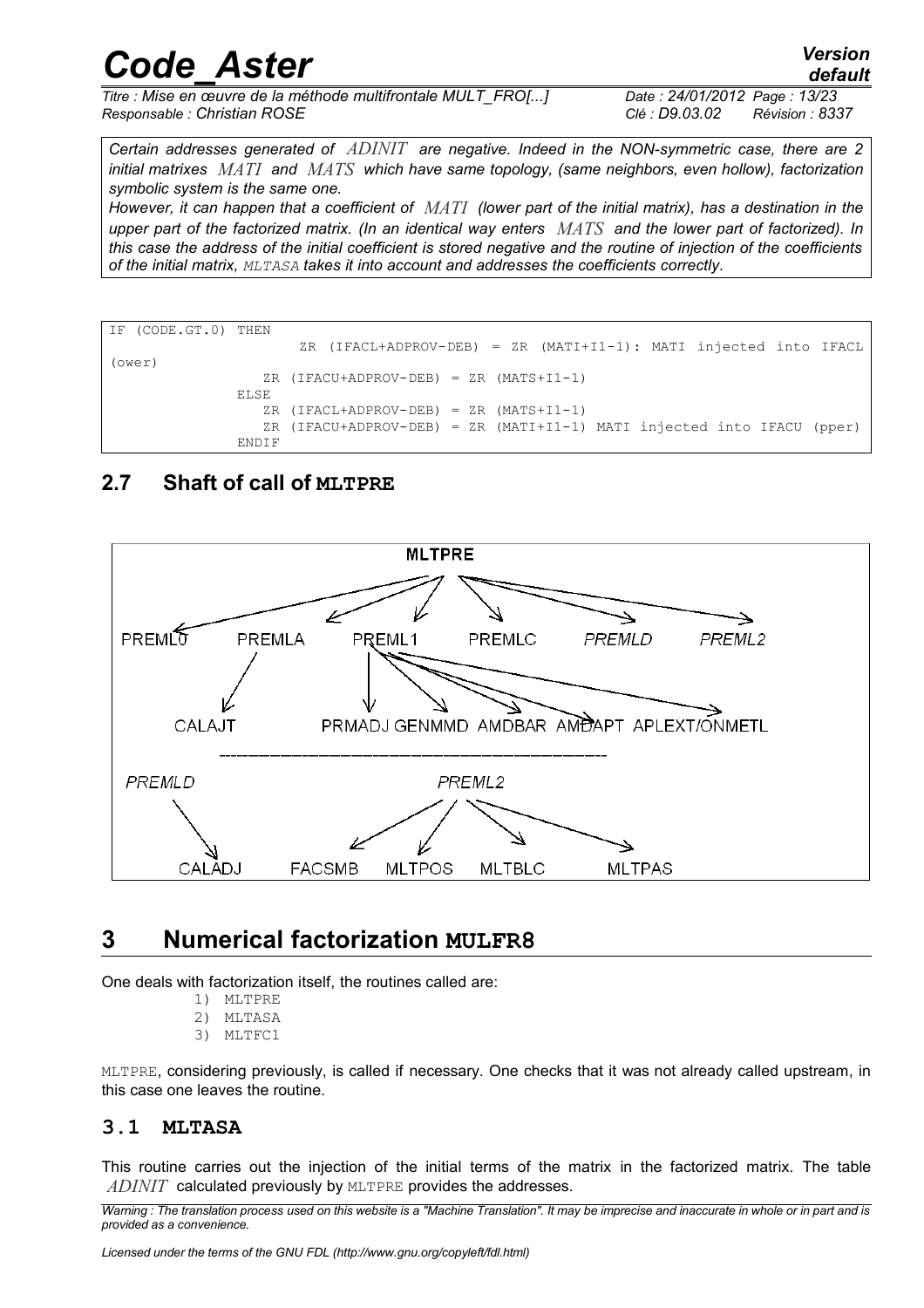*Titre : Mise en œuvre de la méthode multifrontale MULT\_FRO[...] Date : 24/01/2012 Page : 14/23 Responsable : Christian ROSE Clé : D9.03.02 Révision : 8337*

#### **Data** :

Record . VALM of structure NOMMAT of the type sd\_matr\_asse provided. *ADINIT* and *LGBLOC*(1:*NBLOC*) calculated by MLTPRE.

#### **Results** :

MLTASA creates a dispersed collection of name *FACTOL* not *NBLOC* being blocks lengths given *LGBLOC*1 :*NBLOC*

par. In the case – symmetric, the routine reads 2 " .VALM " of respective names *MATI* and *MATS* , left lower and higher the initial matrix, and creates 2 collections  $FACTOL(ower)$  and  $FACTOU(pper)$ .

#### **3.2 MLTFC1**

One is if the stack of the frontal matrixes is arranged in a table FORTRAN named *PILE* and allocated by WKVECT in the appealing MULFR8, this table is destroyed at the end of the routine.

A version with the frontal matrixes in dispersed collection was written (MLTFCB), but is not used. MLTFC1 has following structure:

In an external loop on the blocks of factorized,

Loading of the memory stack

Buckles on the nodes of the block

*SEQ* provides the order of elimination

One thus eliminates the super-node *SNI* in various phases:

Assemblies of the matrixes "girls" by call to MLTAFF and MLTAFF

Elimination of the columns of  $SNI$  which are the columns of factorized: Up to date Put MLTFLM of the remaining unknowns in the frontal matrix (complement of Schur): Fine MLTFMJ of loop

End of loop

```
For IB = 1, NBLOC \qquad \qquad !
Buckle on the blocks of factorized
      JEVEUO (JEXNUM (FACTOL, IB), "It, IFACL)
      ! Block IB of collection FACTOL is charged in IFACL
     For NC = 1, NCBLOC (IB) ! Buckle on the Super-nodes of block IB
          ISN = ISN +1 SNI= SEQ (ISN)
           For all SN the wires of SNI! assembly of the matrixes girls
           mltafp
             mltaff 
           ! end of the assembly of the matrixes girls
            mltflm ! elimination of SN: factorization on the columns of SN
            the mltfmj ! contribution of the columns eliminated on the other degrees of
freedom from the front, update of the frontal matrix
                     ! end of loop on the super nodes
        end of loop on the blocks
```
Before describing the routines called, it is necessary to specify the way in which the matrix is arranged. The following diagram is looked at:

*Warning : The translation process used on this website is a "Machine Translation". It may be imprecise and inaccurate in whole or in part and is provided as a convenience.*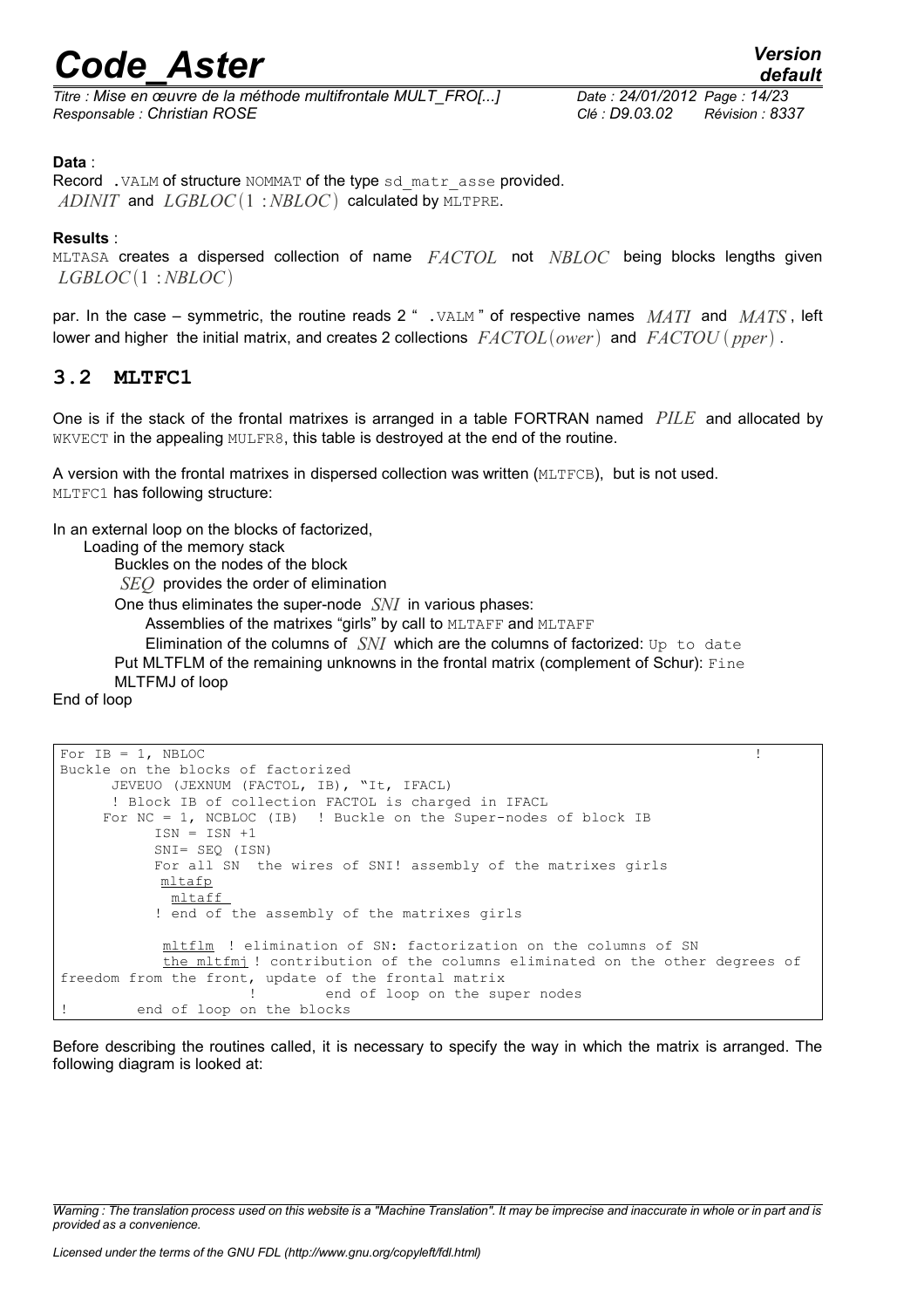

#### **Figure 3 Decomposition of the frontal matrix in 2 storage sections**

the grayed rectangular part represents active zone the "of the frontal matrix", in fact the columns of *SN* will be eliminated, and will constitute the columns of the factorized matrix *FACTOR* . To avoid a copy of memory between the frontal matrix and *FACTOR* , one stores directly the coefficients in *FACTOR* , one will say that it is the part " *FACTOR* " frontal matrix. A with dimensions, there is the "passive" zone of the frontal matrix, (complement of Schur in fact), which will be stored in the stack, in the same way, to avoid a copy of memory, one directly stores this part of the matrix in the stack.

MLTAFP and MLTAFF are the routines which assemble the frontal matrixes "girls" in the frontal matrix "mother".

#### **3.2.1 mltafp**

This routine assembles the coefficients of the frontal matrix "girl", in the zone " *FACTOR* " of the frontal matrix "mother".

#### **3.2.2 mltaff**

This routine copies the coefficients of the frontal matrix "girl", in the zone "crushes" frontal matrix "mother".

#### **3.2.3 mltflm**

Elimination of the super node *SN* , i.e factorization partial of the frontal matrix, work in the zone "". *FACTOR* mltflm

CALLS : dgemv : Blas routine which carries out the products matrice\*vector mltfld (CALL to DGEMV ) mltflj (CALL to DGEMM ). mltfmj

#### **3.2.4 Update**

of the zone "" *PILE* which is modified by the elimination of. *SN* mltfmj

CALLS : dgemm

: BLAS routine which carries out the products matrix-matrix. mltfmj

IS the routine most consuming computing time, it and the carries out the update of the frontal matrix on the lines columns of the degrees of freedom close to those eliminated, it is an operation which one can write: In order to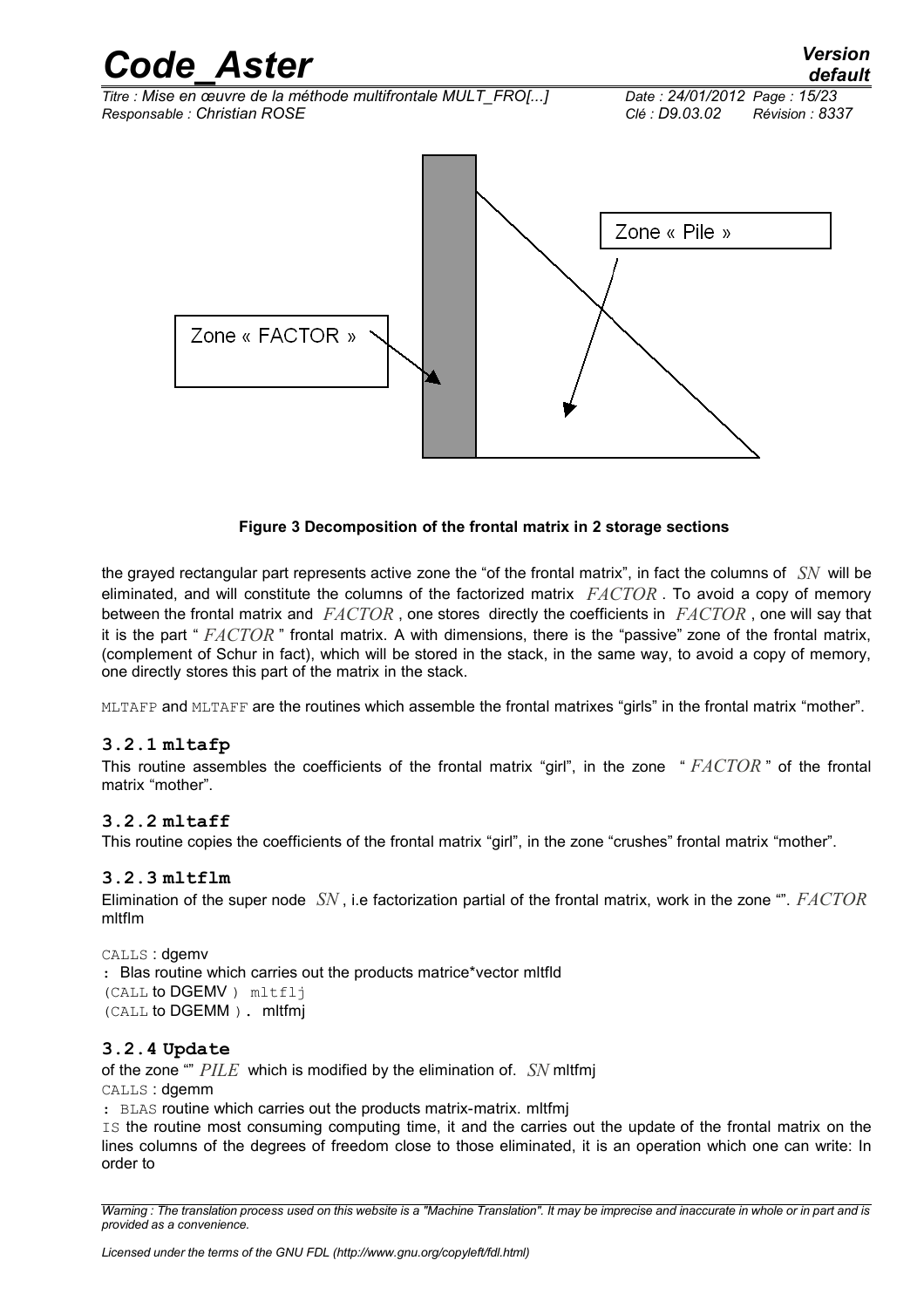*Titre : Mise en œuvre de la méthode multifrontale MULT\_FRO[...] Date : 24/01/2012 Page : 16/23 Responsable : Christian ROSE Clé : D9.03.02 Révision : 8337*



reduce the costs of computation, the matrixes virtually are divided, *A* and *B* under *C* blocks of order and *NB* the operation (1) above is carried out per blocks by calling the routine Blas DGEMM. This routine optimized by the manufacturer on each machine benefits owing to the fact that the small blocks of order thus *NB* multiplied hold in the primary mask, thus reducing the costs of access to the memory. is *NB* currently built-in to 96, this value generally about a few tens depends on the size of the mask, *L1* nearest to the processor and the size of with the dealt problems. It could be D to estimate from time to time according to new acquisitions of machines, on a set of significant benchmarks. The tests carried out previously showed that the performances varied little when NB varied around 96. mltflm

USES also this division in blocks and uses DGEMM  $via$  mltflj. (If the number of columns to be eliminated is lower than a certain threshold (),  $pmin=10$  the call to these 2 last routines is replaced by the call to MLFT 21). This was done by preoccupation with an optimization of the elimination of the "small" super-nodes, it would be appropriate to check that is always justified. Thus, by preoccupation with a simplification, after checking of the absence of degradation of the performances for the small cases, one could remove this threshold and thus eliminate a branch from subprogram call.

To illustrate this, the tree structure of the routines called in the symmetric case is the following: Figure



**4 Factorization (symmetric real case). Increase**

### <span id="page-15-0"></span>**4 of the system: RLTFR 8 If**

the number of second members to solve 4 simultaneously is higher than, one calls on a method per blocks implemented by routine RLBFR  $8.$  if not MLTDRA is called for each second member. Data **:** they are the pointers resulting from MLTPRE:

*Warning : The translation process used on this website is a "Machine Translation". It may be imprecise and inaccurate in whole or in part and is provided as a convenience.*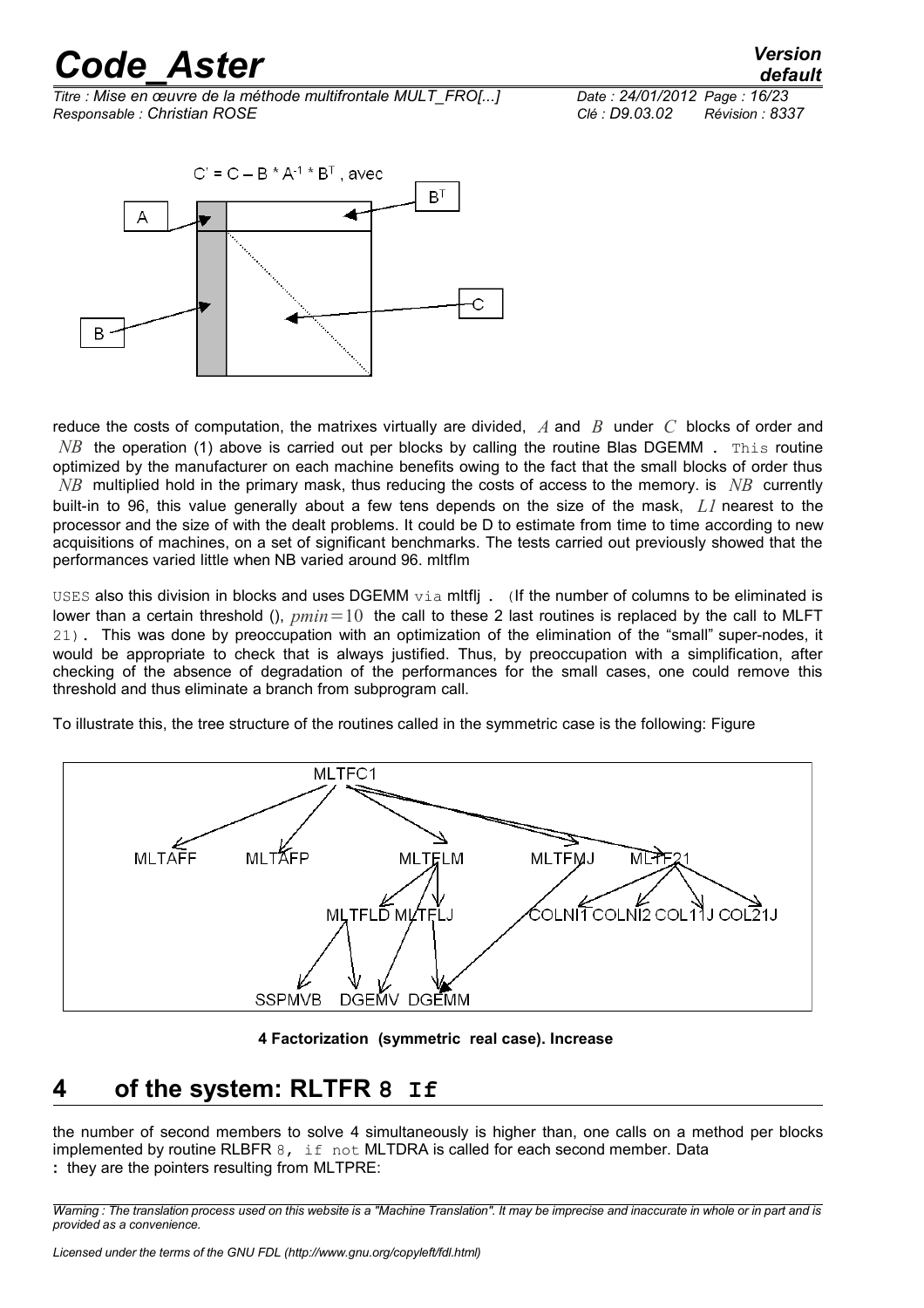*Titre : Mise en œuvre de la méthode multifrontale MULT\_FRO[...] Date : 24/01/2012 Page : 17/23 Responsable : Christian ROSE Clé : D9.03.02 Révision : 8337*

*ADRESS GLOBAL SUPND LGSN ANC NOUV SEQ LGBLOC NCBLOC* . *DECAL* And

stamps it factorized resulting from MULFR 8: *FACTOL* .VALF (and : *FACTOU* .WALF into asymmetric)

#### the second members: Results

*XSOL*1 :≠*,*1 :*NBSOL*

**:** They are found in the table which contained the second members: . *XSOL* MLTDRA

#### **4.1 This**

routine successively carries out, for only one second member, the descent, division by the diagonal term, and the increase. In the descent, one calls on the product matrix-vector of *DGEMV* the Blas libraries, beyond of a certain threshold. In lower part one optimizes "with the hand" in routine SSPMVB . (This optimization is a vectorization written for the CRAY, it could thus be re-examined even removed! ) RLBFR

#### **4.2 8 In the presence of**

several second members, the calls to DGEMV quoted in the preceding paragraph, are replaced by calls to DGEMM, product matrice\*matrice, on matric blocks of order. *NB* One thus aims the performance provided by these Blas of level 3, as in numerical factorization.

The routines called are: Figure



#### **5 Descent-increase per blocks NON-symmetric**

### **5 the divergence**

between the symmetric versions and NON-symmetric Version is inside routine MLTFC 1, the tree structure of the routines called in the NON-symmetric case is the following. (MLNFLM

*Warning : The translation process used on this website is a "Machine Translation". It may be imprecise and inaccurate in whole or in part and is provided as a convenience.*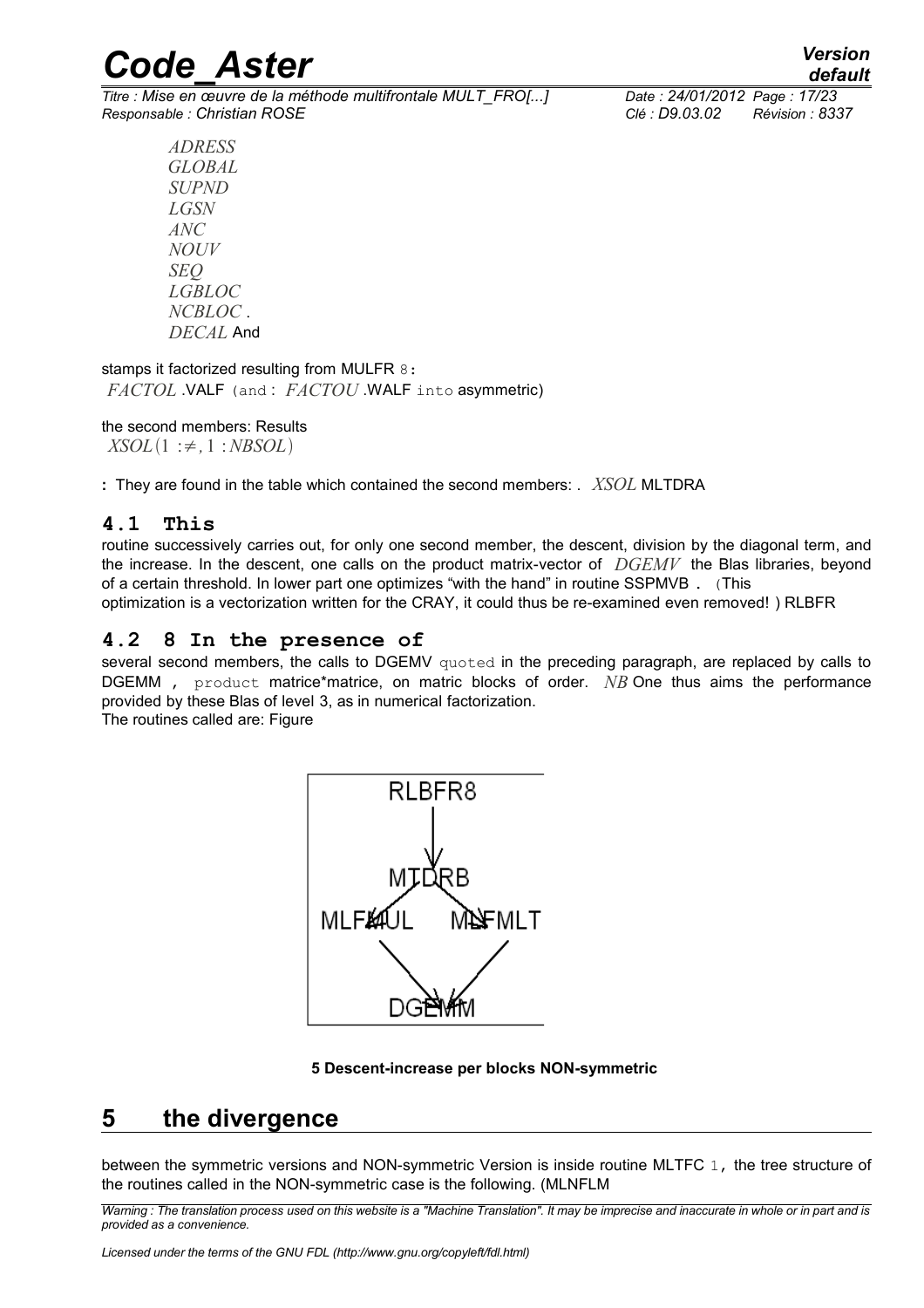*default*

*Titre : Mise en œuvre de la méthode multifrontale MULT\_FRO[...] Date : 24/01/2012 Page : 18/23 Responsable : Christian ROSE Clé : D9.03.02 Révision : 8337*

, MLNFMJ, MLNFLD, MLNFLJ respectively replace MLTFLM, MLTFMJ, MLTFLD, MLTFLJ). Figure



**6 real Tree structure not – symmetric. Version**

### **6 complexes symmetric**

### **6.1 complex Factorization**

symmetric complex factorization is represented by the following flow chart, the changes in the names of routines are marked in fat. MLFC 16 replaces MULFR 8 and MLTASC carries out the injection of the initial terms in a way similar to MLTASA. Complex





### **6.2 complex Factorization**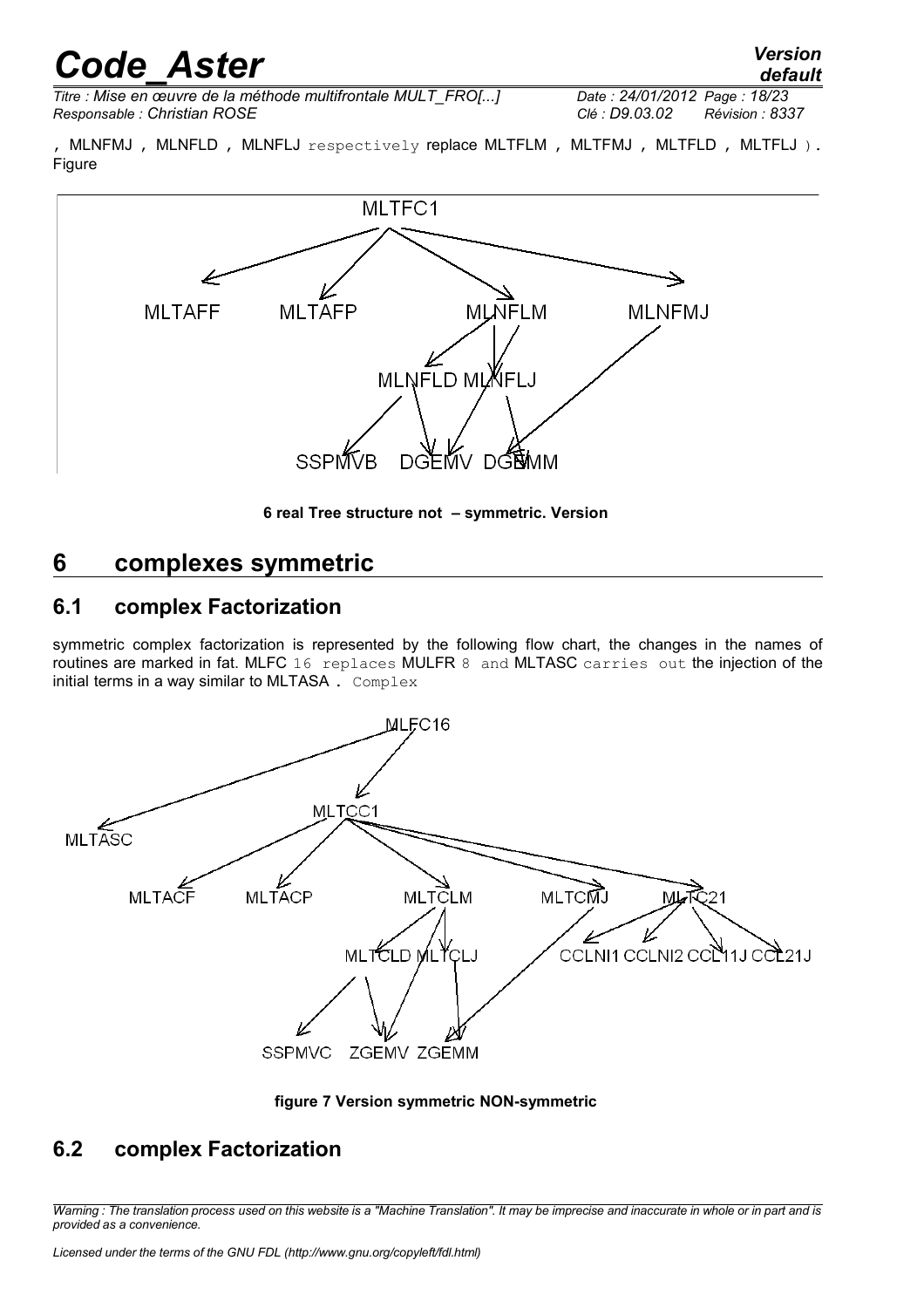*Titre : Mise en œuvre de la méthode multifrontale MULT\_FRO[...] Date : 24/01/2012 Page : 19/23 Responsable : Christian ROSE Clé : D9.03.02 Révision : 8337*

asymmetric complex factorization is represented by the following flow chart, the changes in the names of routines are marked in fat. Complex



#### **figure 8 Factorization asymmetric Descent**

#### **6.3 - increase complexes**

routine RLFC 16 is the equivalent complex RLTFR 8, and MLTDCA, the equivalent of MLTDRA. The version per blocks for several second members RLBFR 8 in realities does not exist in complex. MLTDCA

calls SSPMVC and ZGEMV, the latter, of the Blas library, are the complex version of DGEMV. SSPMVC is the complex version of SSPMVB. Parallelization

### **7**

parallelization in MULT FRONT is carried out by Openmp directives. These directives are placed in the following routines: Symmetric

real case: MLTFMJ , symmetric MLTFLJ complex Case: MLTCMJ , asymmetric MLTCLJ real Case : MLNFMJ , MLNFLJ asymmetric complex Case: MLNCMJ , MLNCLJ

implemented parallelization is "known as" intern, it takes place inside the process of elimination of a super node. The elimination of the super nodes, known as "external" can also be paralleled. But it is not implemented for the following reason: Simultaneous elimination several super nodes requires an occupation of the memory higher than that of the sequential version. However the concern of the occupation of the memory always prevailed that of the saving of time of restitution at the time as of preceding developments of MULT\_FRONT.

Internal parallelization, it, does not require any additional memory with that of the sequential version, it does not require either any development of particular code, only a simple addition of directives. One will describe the parallelization of the routine MLTFMJ, that of MLTFLJ follows the same principles, as well as the other routines referred to above. Figure

*Warning : The translation process used on this website is a "Machine Translation". It may be imprecise and inaccurate in whole or in part and is provided as a convenience.*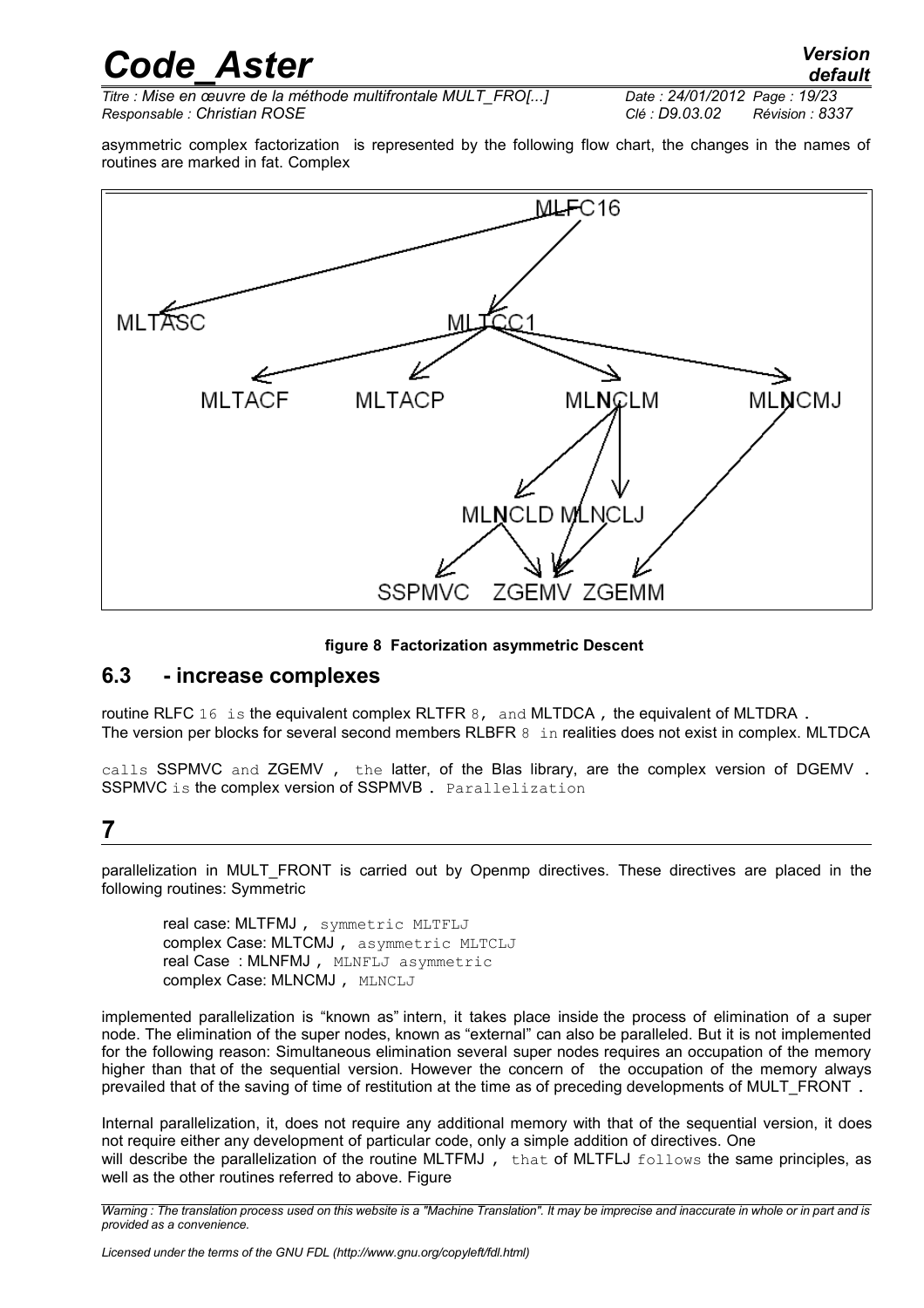*Titre : Mise en œuvre de la méthode multifrontale MULT\_FRO[...] Date : 24/01/2012 Page : 20/23 Responsable : Christian ROSE Clé : D9.03.02 Révision : 8337*





#### **9 Diagram of the update of the frontal matrix One**

sees on the Figure above, a diagram of the update of the frontal matrix during the elimination of a node. The triangle represents the lower part of the frontal matrix, and the 2 rectangles represent the columns of the factorized matrix, columns corresponding only to the super eliminated node. Initially, one will reason by columns. It is known that one updates the column of *k1* the frontal matrix by withdrawing to him the product of the under-block of columns (in grayed above) by line (multiplied *k1* itself by the diagonal terms). (operation of the Blas2 type). This operation of update is paralleled without problem by a directive OpenMP, the columns of the frontal matrix are adjacent, it does not have no conflict of addresses there. All the variables are shared, except the indices of local loops and the variable. One saw above that by preoccupation with a performance, one works per block of columns, in order to use of Blas3, parallelization evoked above is thus done makes some on the blocks of columns and not on the columns themselves. Outline

of the code: C\$

```
OMP PARALLEL C DEFAULT (PRIVATE) C$
OMP+SHARED (N, M, P, NMB, NB, RESTM, FRONT, ADPER, DECAL, FRN, WK., C) C$
OMP+SHARED (TRA, TRB, ALPHA, BETA) C$
OMP+SCHEDULE (STATIC, 1) C
    1000 KB = 1, NMB NUMPRO
    =MLNUMP () C
K : INDEX OF COLUMN IN THE MATRICE FRONTAL (ABSOLU OF 1 A N) K
    = NB* (KB-1) + 1 +P C
     100 I=1, P S
       = FRONT (ADPER (I)) ADD
      = N^* (I-1) + K C
       50 J=1, NB WK.
        (I, J, NUMPRO) = FRONT (ADD) *S! WK. contains the products: diagonal*ligne term ADD
                = ADD + 1 50
  CONTINUE 100
  CONTINUE C
```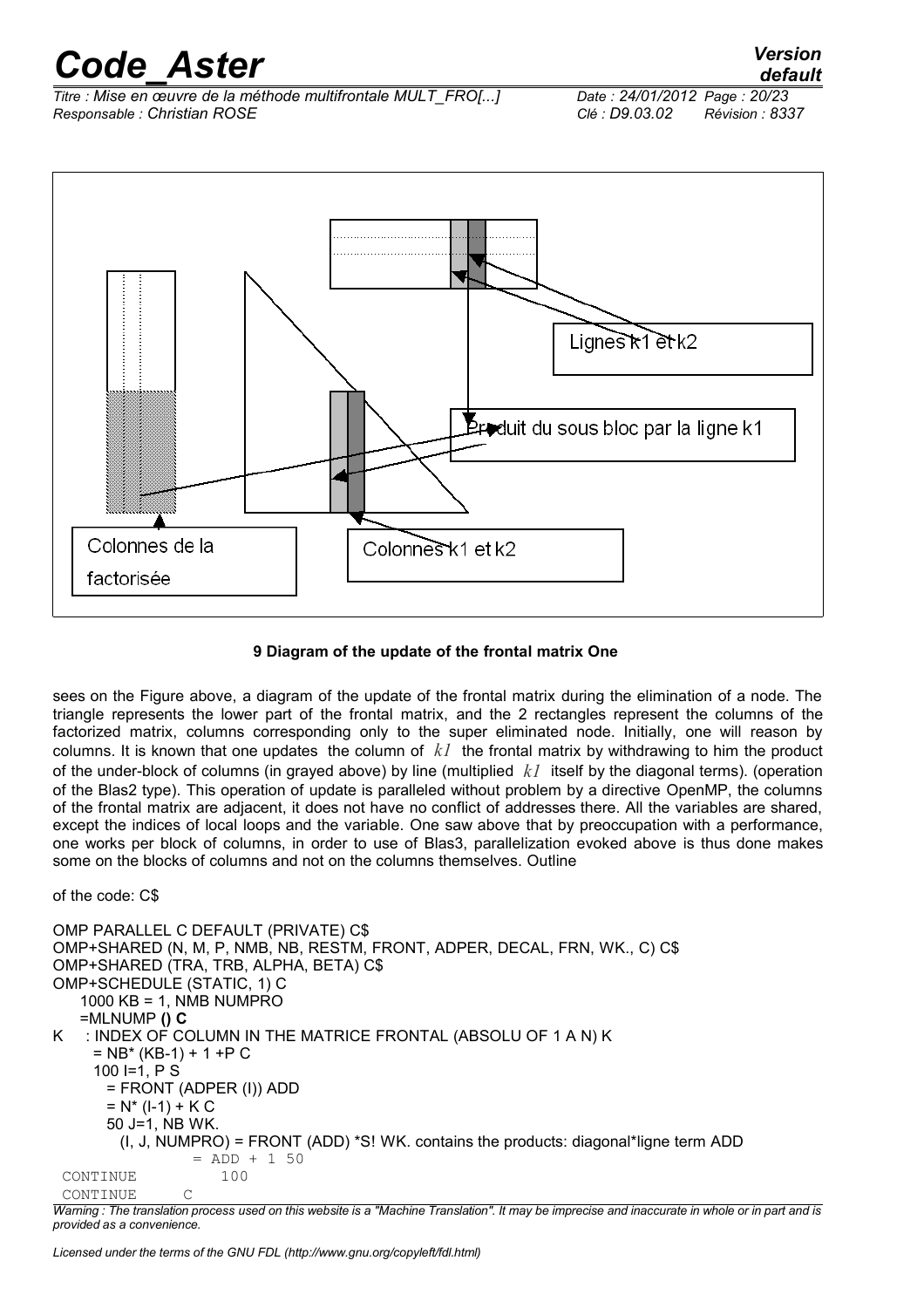*Titre : Mise en œuvre de la méthode multifrontale MULT\_FRO[...] Date : 24/01/2012 Page : 21/23 Responsable : Christian ROSE Clé : D9.03.02 Révision : 8337*

|                | $500$ IB = KB, NMB IA                                            |
|----------------|------------------------------------------------------------------|
|                | $= K + NB*$ (IB-KB) IT                                           |
|                | $=1$ CAL                                                         |
|                | DGEMM (TRA, TRB, NB, NB, P, ALPHA, FRONT (IA), N, &              |
| WK.            | $(IT, 1, NUMPRO)$ , P, BETA, C $(1,1, NUMPRO)$ , NB) C           |
| <b>RECOPY</b>  | $\mathcal{C}$                                                    |
|                |                                                                  |
| C              |                                                                  |
|                | 501 $I=1$ , NB I1                                                |
|                | $=I-1 IF$                                                        |
|                | (IB.EQ.KB) THEN J1                                               |
|                | $= I$ IND                                                        |
|                | $=$ ADPER $(K + I1)$ - DECAL ELSE                                |
|                | J1                                                               |
|                | $=1$ IND                                                         |
|                | $=$ ADPER (K + I1) - DECAL + NB* (IB-KB) - I1 ENDIF              |
|                | $\mathcal{C}$                                                    |
|                | 502 J=J1, NB FRN                                                 |
|                | $(IND)$ = FRN $(IND)$ +C $(J, I, NUMPRO)!$ Recopy in the frontal |
| matrix frn IND |                                                                  |
|                | $=$ IND $+1$ 502                                                 |
| CONTINUE       | 501                                                              |
| CONTINUE       | 500                                                              |
| CONTINUE       | 1000                                                             |
|                |                                                                  |
| CONTINUE CS    |                                                                  |

OMP END PARALLEL C N.

#### B. Parallelization.

*The sequential version requires one working table, TRA written for each block, it is necessary to duplicate it for parallelization. In the parallel loop, one calls on the function MLNUMP which provides the number of thread treating the iteration of loop; NUMPRO , one works then in plane NUMPRO of the table. TRAV* Various

### **8 remarks Some**

parameters, threshold values, are used in MULT\_FRONT . They are intended to optimize the code, in terms of computing time. It is: NB

: length of the blocks for the use of DGEMM . *NB* is provided by the function LLBLOC () which returns value 96. It would be convenient with each change of processor to check if this value is optimal. (fixed *PMIN* at 10 in MLTFC 1). This value is related to the preceding one. The super nodes whose size (many degrees of freedom, given by) *LGSN* is lower than, *PMIN* are treated by MLTF 21 and not by MLMTFLM , MLTFMJ . That wants to say that the unknowns are treated column by column and not per block with call to SDGEMM). This

threshold aims at simplifying the processing of the small benchmarks and not to activate the machinery per blocks for the small super nodes. :

*NBSOL* It is the number of second members treated at the time of the gone up descent/, if is *NBSOL* lower than 4, the gone up Descents/are carried out the ones after the others by MLTDRA, if not one works per BLOCK in RLBFR 8. : *SEUIN SEUIK* values used in MLTDRA : they determine the use of DGEMV

*Warning : The translation process used on this website is a "Machine Translation". It may be imprecise and inaccurate in whole or in part and is provided as a convenience.*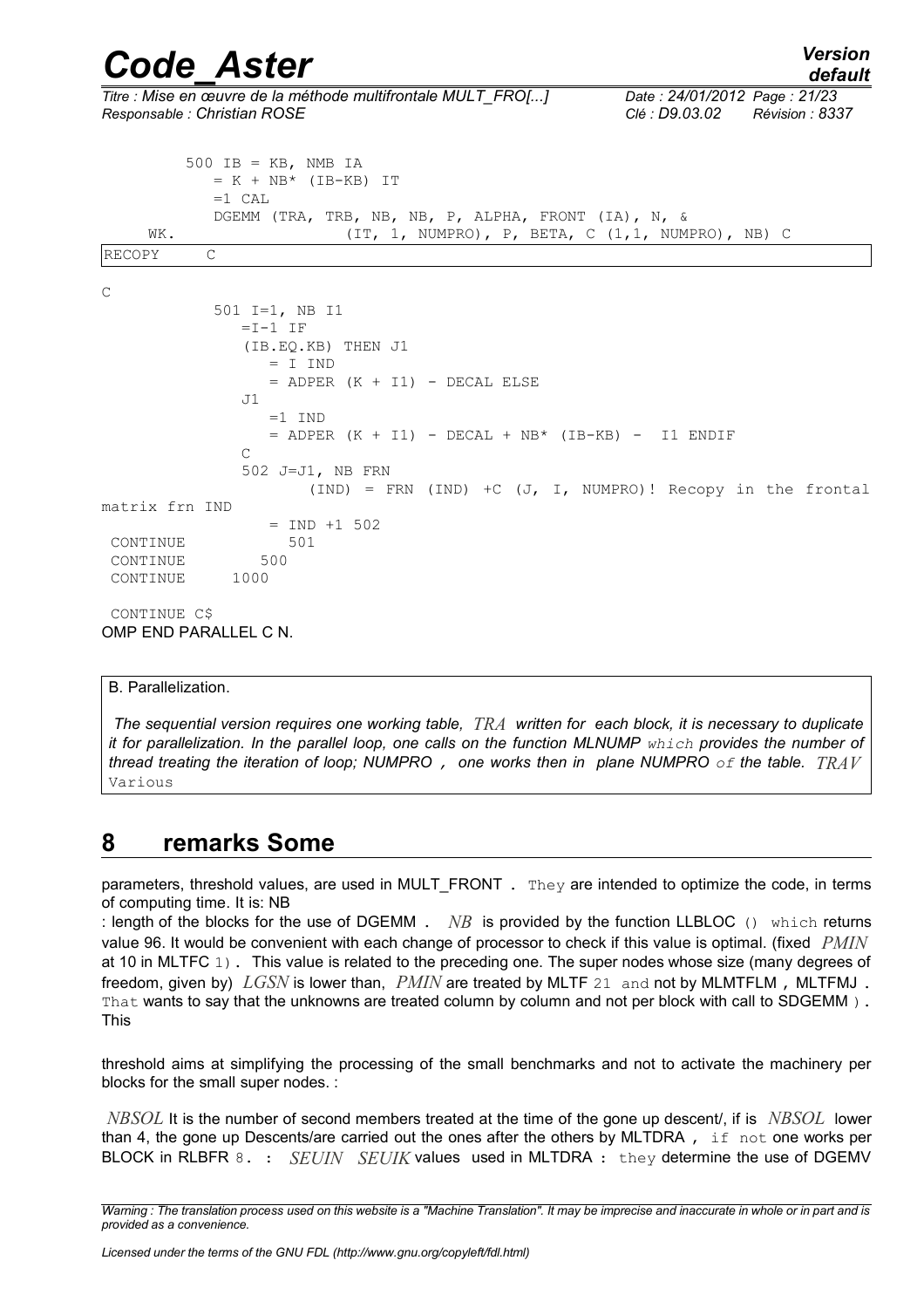*default*

*Titre : Mise en œuvre de la méthode multifrontale MULT\_FRO[...] Date : 24/01/2012 Page : 22/23 Responsable : Christian ROSE Clé : D9.03.02 Révision : 8337*

for the product matrix-vector, under these thresholds, one will call SSPMVB " optimized" with the hand. (Being given the little of weight of MLTDRA , these 2 thresholds could be removed). As

one already noticed above, it would from time to time be advisable to check if these thresholds are adequate. Possible

## **9 conclusions, developments.**

Report [RB12] was diffused. It serves as detailed conclusion. It offers an inventory of fixtures and more detailed prospects on maintenance and the possible developments for MULT\_FRONT, in the context of the availability in Code\_Aster *, of* another solver, MUMPS. One summarizes however in the 2 following paragraphs, the perimeter of execution and the assessment of the performances of MULT FRONT. Perimeter

### **9.1 of execution**

the perimeter of the multi-frontal method is almost complete since the developments of 2011 which make it possible to factorize the "generalized" matrixes known as. Only the numerically unstable systems, requiring a method of pivot (X-FEM for example) are to be excluded from the choice of solver MULT\_FRONT . A less recent development (renumbering of the nodes of interpolation and either of the degrees of freedom), makes it possible to preserve the order of these degrees of freedom inside a node and makes it possible to treat the incompressible elements. The recourse to MUMPS is the solution for the systems requiring a method with pivot. However a development of MULT\_FRONT is possible: it is possible to carry out, inside each super node, i.e. among the unknowns eliminated with each stage, a search (obviously partial) for pivot. A more complete search, would then imply the fusion of several super nodes (fusion of matrixes girl and mother) and appears not easily possible. This partial swivelling requires a considerable quantity of work and would constitute a risk for the stability of the code. Performance

### **9.2**

the sequential performances (mono-processor mode) are comparable to those of MUMPS in much of case. Only the cases presenting many linear relations between the degrees of freedom can be very unfavourable with MULT\_FRONT which creates matric filling in these cases. Sometimes it was enough to reorder the data of these boundary conditions to solve the problem. With regard to

parallelism (localised as one saw higher, inside the elimination of each super node), it is used little and to little offer a factor of acceleration between 2 and 3 for an execution on four processors (or hearts of processors). This parallelism is interesting for the large case requiring much memory and which must practically only be carried out out of machine. That makes it possible to notably reduce their period of residence out of machine. The arrival of processors equipped more and more with hearts should provide the occasion of new benchmarks for such large cases. However this parallelization in shared memory does not offer gain in memory. What allows parallelization in memory distributed (MUMPS). Often this problem of memory is a point blocking for the large linear systems.

The multi-frontal method gives the opportunity of another more elaborate parallelization on the various branches of the shaft of elimination. It is not possible to program it in MULT\_FRONT , it would be "to remake" what is made in MUMPS. The code was not conceived for parallelization by sending of message. References

## **10 . [OF**

- 1 the 86] Duff, I.S., REID J.K., " Parallel implementation of multi-frontal designs", Parallel Computing, 3, (1986) [ACES
- 2 87] Ashcraft C., "A vector implementation of the multi-frontal method for broad, sparse symmetric positive definite systems". Boeing Computer Service Technical Carryforward ETA-TR 51, (1987) [RO

*Warning : The translation process used on this website is a "Machine Translation". It may be imprecise and inaccurate in whole or in part and is provided as a convenience.*